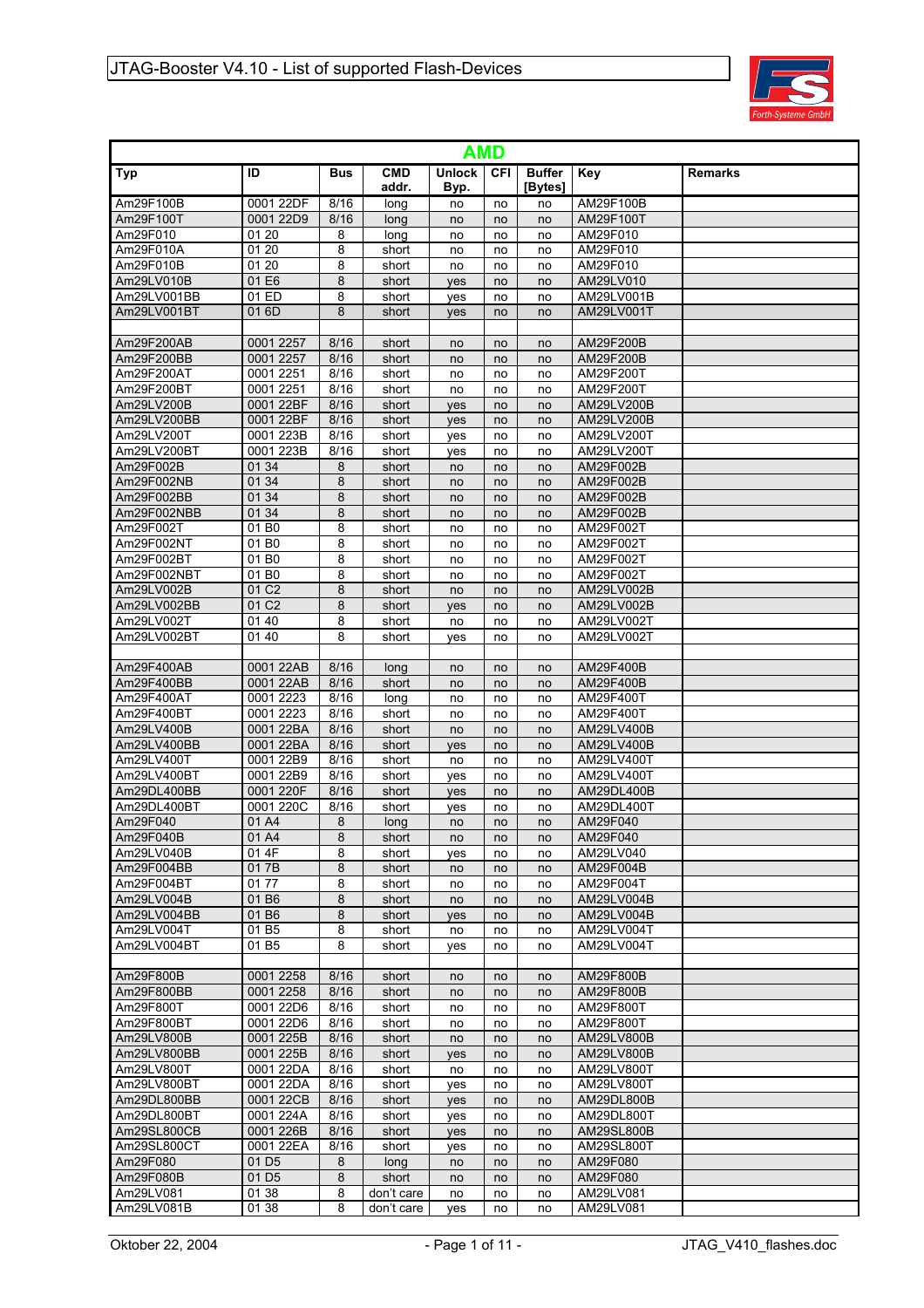

| <b>AMD</b>                 |                        |                           |                     |                       |            |                          |                          |                |  |  |  |  |
|----------------------------|------------------------|---------------------------|---------------------|-----------------------|------------|--------------------------|--------------------------|----------------|--|--|--|--|
| Typ                        | ID                     | <b>Bus</b>                | <b>CMD</b><br>addr. | <b>Unlock</b><br>Byp. | <b>CFI</b> | <b>Buffer</b><br>[Bytes] | Key                      | <b>Remarks</b> |  |  |  |  |
| Am29LV008B                 | 01 37                  | 8                         | short               | no                    | no         | no                       | AM29LV008B               |                |  |  |  |  |
| Am29LV008BB                | 01 37                  | 8                         | short               | yes                   | no         | no                       | AM29LV008B               |                |  |  |  |  |
| Am29LV008T                 | 01 3E                  | 8                         | short               | no                    | no         | no                       | AM29LV008T               |                |  |  |  |  |
| Am29LV008BT                | 01 3E                  | 8                         | short               | yes                   | no         | no                       | AM29LV008T               |                |  |  |  |  |
|                            |                        |                           |                     |                       |            |                          |                          |                |  |  |  |  |
| Am29F160DB                 | 0001 22D8              | 8/16                      | short               | yes                   | yes        | no                       | AM29F160B                |                |  |  |  |  |
| Am29F160DT                 | 0001 22D2              | $\overline{8/16}$<br>8/16 | short               | yes                   | yes        | no                       | AM29F160T                |                |  |  |  |  |
| Am29LV160BB<br>Am29LV160DB | 0001 2249<br>0001 2249 | 8/16                      | short<br>short      | yes                   | yes        | no                       | AM29LV160B<br>AM29LV160B |                |  |  |  |  |
| Am29LV160BT                | 0001 22C4              | 8/16                      | short               | yes<br>yes            | yes<br>yes | no<br>no                 | AM29LV160T               |                |  |  |  |  |
| Am29LV160DT                | 0001 22C4              | 8/16                      | short               | yes                   | yes        | no                       | AM29LV160T               |                |  |  |  |  |
| Am29DL162DB                | 0001 222E              | 8/16                      | short               | yes                   | yes        | no                       | AM29DL162B               |                |  |  |  |  |
| Am29DL162DT                | 0001 222D              | 8/16                      | short               | yes                   | yes        | no                       | AM29DL162T               |                |  |  |  |  |
| Am29DL163DB                | 0001 222B              | 8/16                      | short               | yes                   | yes        | no                       | AM29DL163B               |                |  |  |  |  |
| Am29DL163DT                | 0001 2228              | 8/16                      | short               | yes                   | yes        | no                       | AM29DL163T               |                |  |  |  |  |
| Am29DL164DB                | 0001 2235              | 8/16                      | short               | yes                   | yes        | no                       | AM29DL164B               |                |  |  |  |  |
| Am29DL164DT                | 0001 2233              | 8/16                      | short               | yes                   | yes        | no                       | AM29DL164T               |                |  |  |  |  |
| Am29SL160CB                | 0001 22E7              | 8/16                      | short               | yes                   | yes        | no                       | AM29SL160B               |                |  |  |  |  |
| Am29SL160CT                | 0001 22E4              | 8/16                      | short               | yes                   | yes        | no                       | AM29SL160T               |                |  |  |  |  |
| Am29PL160CB                | 0001 2245              | 8/16                      | short               | ves                   | ves        | no                       | AM29PL160B               |                |  |  |  |  |
|                            |                        |                           |                     |                       |            |                          |                          |                |  |  |  |  |
| Am29F016<br>Am29F016B      | 01 AD<br>01 AD         | 8<br>8                    | long                | no                    | no         | no                       | AM29F016<br>AM29F016     |                |  |  |  |  |
| Am29F016D                  | 01 AD                  | 8                         | short<br>short      | no                    | no<br>no   | no<br>no                 | AM29F016                 |                |  |  |  |  |
| Am29F017B                  | 01 3D                  | 8                         | don't care          | yes<br>no             | no         | no                       | AM29F017                 |                |  |  |  |  |
| Am29F017D                  | 01 3D                  | 8                         | don't care          | yes                   | no         | no                       | AM29F017                 |                |  |  |  |  |
| Am29LV017B                 | 01 C8                  | 8                         | don't care          | yes                   | yes        | no                       | AM29F017                 |                |  |  |  |  |
| Am29LV017D                 | 01 C8                  | 8                         | don't care          | yes                   | yes        | no                       | AM29F017                 |                |  |  |  |  |
| Am29LV116BB                | 01 4C                  | 8                         | short               | yes                   | yes        | no                       | AM29LV116B               |                |  |  |  |  |
| Am29LV116DB                | 01 4C                  | 8                         | short               | yes                   | yes        | no                       | AM29LV116B               |                |  |  |  |  |
| Am29LV116BT                | 01 C7                  | 8                         | short               | yes                   | yes        | no                       | AM29LV116T               |                |  |  |  |  |
| Am29LV116DT                | 01 C7                  | 8                         | short               | yes                   | ves        | no                       | AM29LV116T               |                |  |  |  |  |
|                            |                        |                           |                     |                       |            |                          |                          |                |  |  |  |  |
| Am29LV320B                 | 0001 22F9              | 8/16                      | short               | yes                   | yes        | no                       | AM29LV320B               |                |  |  |  |  |
| Am29LV320T<br>Am29DL322CB  | 0001 22F6<br>0001 2256 | 8/16<br>8/16              | short<br>short      | yes                   | yes<br>yes | no<br>no                 | AM29LV320T<br>AM29DL322B |                |  |  |  |  |
| Am29DL322DB                | 0001 2256              | 8/16                      | short               | yes<br>yes            | yes        | no                       | AM29DL322B               |                |  |  |  |  |
| Am29DL322CT                | 0001 2255              | 8/16                      | short               | yes                   | yes        | no                       | AM29DL322T               |                |  |  |  |  |
| Am29DL322DT                | 0001 2255              | 8/16                      | short               | yes                   | yes        | no                       | AM29DL322T               |                |  |  |  |  |
| Am29DL323CB                | 0001 2253              | 8/16                      | short               | yes                   | yes        | no                       | AM29DL323B               |                |  |  |  |  |
| Am29DL323DB                | 0001 2253              | 8/16                      | short               | yes                   | yes        | no                       | AM29DL323B               |                |  |  |  |  |
| Am29DL323CT                | 0001 2250              | 8/16                      | short               | <b>ves</b>            | ves        | no                       | AM29DL323T               |                |  |  |  |  |
| Am29DL323DT                | 0001 2250              | 8/16                      | short               | yes                   | yes        | no                       | AM29DL323T               |                |  |  |  |  |
| Am29DL324DB                | 0001 225F              | 8/16                      | short               | yes                   | yes        | no                       | AM29DL324B               |                |  |  |  |  |
| Am29DL324DT                | 0001 225C              | 8/16                      | short               | yes                   | yes        | no                       | AM29DL324T               |                |  |  |  |  |
| Am29DS323DB                | 0001 22B8              | 8/16                      | short               | yes                   | yes        | no                       | AM29DS323B               |                |  |  |  |  |
| Am29DS323DT                | 0001 22B7              | 8/16                      | short               | yes                   | yes        | no                       | AM29DS323T               |                |  |  |  |  |
| Am29F032B<br>Am29LV033C    | 01 41<br>01 A3         | 8<br>8                    | short<br>don't care | no                    | no         | no<br>no                 | AM29F032<br>AM29LV033    |                |  |  |  |  |
|                            |                        |                           |                     | yes                   | yes        |                          |                          |                |  |  |  |  |
| Am29LV640DH                | 0001 22D7              | 16                        | short               | yes                   | yes        | no                       | AM29LV640                |                |  |  |  |  |
| Am29LV640DL                | 0001 22D7              | 16                        | short               | yes                   | yes        | no                       | AM29LV640                |                |  |  |  |  |
| Am29LV640DU                | 0001 22D7              | 16                        | short               | yes                   | yes        | no                       | AM29LV640                |                |  |  |  |  |
| Am29LV641DH                | 0001 22D7              | 16                        | short               | yes                   | yes        | no                       | AM29LV640                |                |  |  |  |  |
| Am29LV641DL                | 0001 22D7              | 16                        | short               | yes                   | yes        | no                       | AM29LV640                |                |  |  |  |  |
| Am29LV642DU                | 0001 22D7              | 16                        | short               | yes                   | yes        | no                       | AM29LV640                |                |  |  |  |  |
| Am29LV640GU                | 0001 22E7<br>220F 2200 | 16                        | short               | yes                   | yes        | no                       |                          | use /CFI       |  |  |  |  |
| Am29LV641GL                | 0001 22E7<br>220F 2200 | 16                        | short               | yes                   | yes        | no                       |                          | use /CFI       |  |  |  |  |
| Am29LV641GH                | 0001 22E7<br>220F 2200 | 16                        | short               | yes                   | yes        | no                       |                          | use /CFI       |  |  |  |  |
| Am29LV640MB                | 0001 227E<br>2210 2200 | 8/16                      | short               | yes                   | yes        | 32                       |                          | use /CFI       |  |  |  |  |
| Am29LV640MT                | 0001 227E<br>2210 2201 | 8/16                      | short               | yes                   | yes        | 32                       | $\overline{\phantom{a}}$ | use /CFI       |  |  |  |  |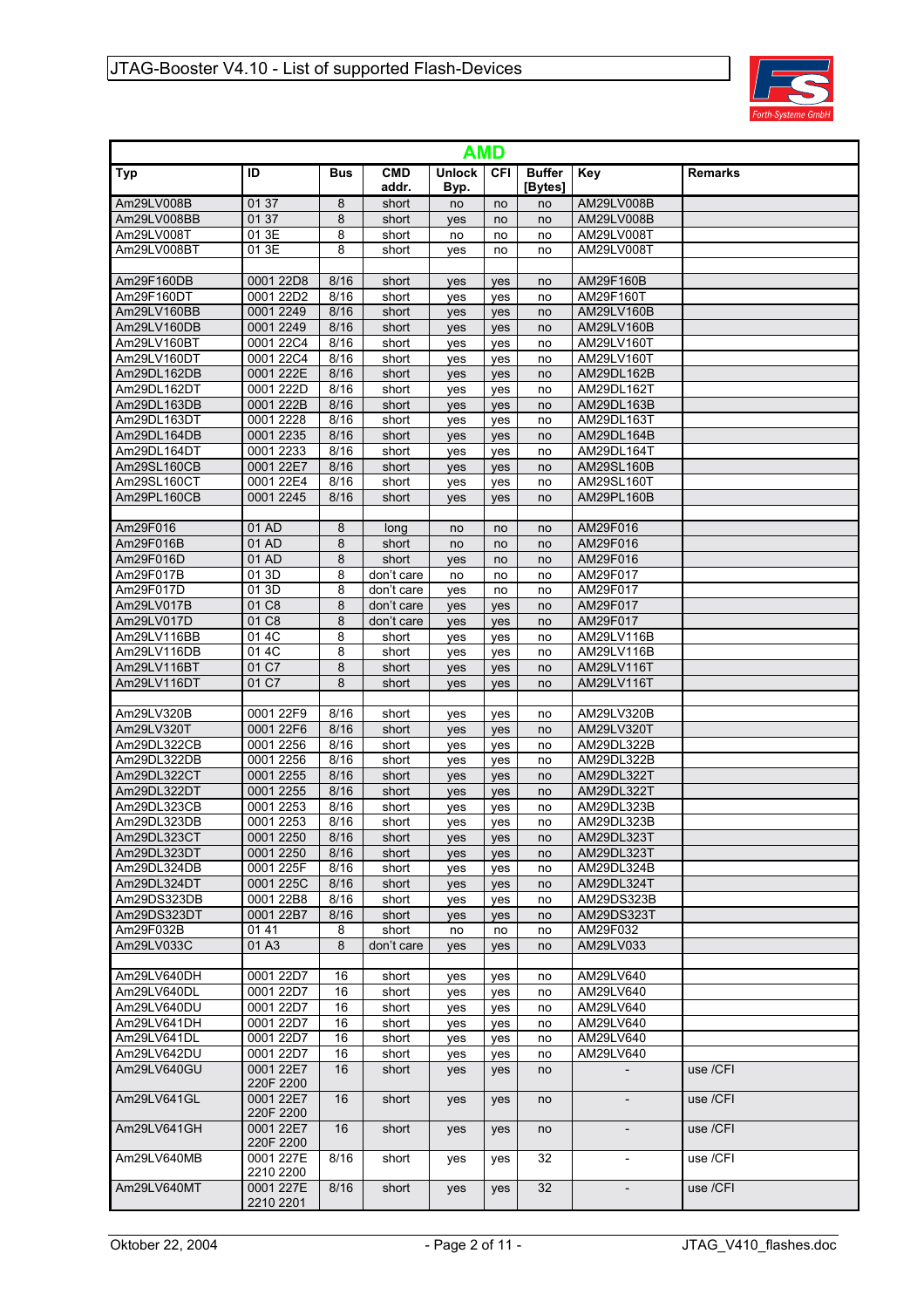

| <b>AMD</b>  |                        |            |              |                       |            |                          |                          |                |  |  |  |  |
|-------------|------------------------|------------|--------------|-----------------------|------------|--------------------------|--------------------------|----------------|--|--|--|--|
| Typ         | ID                     | <b>Bus</b> | CMD<br>addr. | <b>Unlock</b><br>Byp. | <b>CFI</b> | <b>Buffer</b><br>[Bytes] | Key                      | <b>Remarks</b> |  |  |  |  |
| Am29LV640ML | 0001 227E<br>220C 2201 | 8/16       | short        | yes                   | ves        | 32                       |                          | use /CFI       |  |  |  |  |
| Am29LV640MH | 0001 227E<br>220C 2201 | 8/16       | short        | yes                   | ves        | 32                       | $\overline{\phantom{a}}$ | use /CFI       |  |  |  |  |
| Am29LV640MU | 0001 227E<br>2213 2201 | 16         | short        | <b>ves</b>            | <b>ves</b> | 32                       |                          | use /CFI       |  |  |  |  |
| Am29LV641ML | 0001 227E<br>2213 2201 | 16         | short        | yes                   | <b>ves</b> | 32                       |                          | use /CFI       |  |  |  |  |
| Am29LV641MH | 0001 227E<br>2213 2201 | 16         | short        | <b>ves</b>            | <b>ves</b> | 32                       | $\overline{\phantom{a}}$ | use /CFI       |  |  |  |  |
| Am29DL640D  | 0001 227E<br>2202 2201 | 8/16       | short        | yes                   | yes        | no                       | $\overline{\phantom{a}}$ | use /CFI       |  |  |  |  |
| Am29PDL640G | 0001 227E<br>2215 2201 | 16         | short        | yes                   | yes        | no                       | $\overline{\phantom{a}}$ | use /CFI       |  |  |  |  |
| Am29LV065DU | 0193                   | 8          | don't care   | yes                   | ves        | no                       | AM29LV065                |                |  |  |  |  |
| Am29LV652DU | 0193                   | 8          | don't care   | yes                   | ves        | no                       | AM29LV065                |                |  |  |  |  |
| Am29LV065MU | 017E<br>13 00          | 8          | don't care   | yes                   | <b>ves</b> | 32                       |                          | use /CFI       |  |  |  |  |
|             |                        |            |              |                       |            |                          |                          |                |  |  |  |  |
| Am29LV128ML | 0001 227E<br>2212 2200 | 8/16       | short        | yes                   | ves        | 32                       |                          | use /CFI       |  |  |  |  |
| Am29LV128MH | 0001 227E<br>2212 2200 | 8/16       | short        | ves                   | ves        | 32                       | $\overline{\phantom{a}}$ | use /CFI       |  |  |  |  |
| Am29PDL128G | 0001 227E<br>220D 2200 | 8/16       | short        | yes                   | ves        | no                       | $\overline{\phantom{a}}$ | Use /CFI       |  |  |  |  |
|             |                        |            |              |                       |            |                          |                          |                |  |  |  |  |
| Am29LV256ML | 0001 227E<br>2212 2201 | 8/16       | short        | yes                   | ves        | 32                       |                          | use /CFI       |  |  |  |  |
| Am29LV256MH | 0001 227E<br>2212 2201 | 8/16       | short        | yes                   | ves        | 32                       | $\overline{\phantom{a}}$ | use /CFI       |  |  |  |  |
|             |                        |            |              |                       |            |                          |                          |                |  |  |  |  |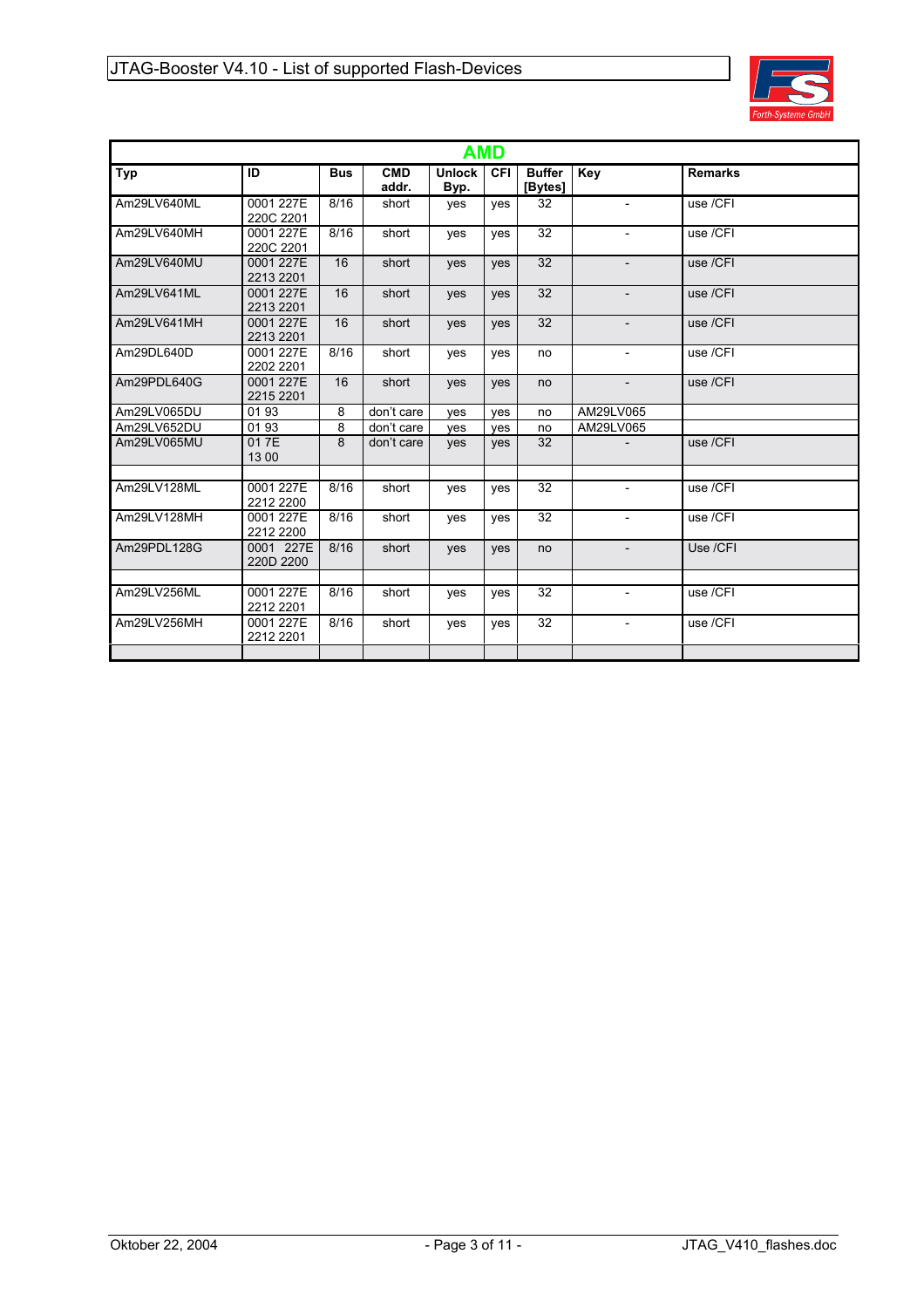

| <b>Fujitsu</b>              |                        |              |                     |                       |           |                          |                                  |                                            |  |  |  |
|-----------------------------|------------------------|--------------|---------------------|-----------------------|-----------|--------------------------|----------------------------------|--------------------------------------------|--|--|--|
| <b>Typ</b>                  | ID                     | <b>Bus</b>   | <b>CMD</b><br>Addr. | <b>Unlock</b><br>Byp. | CFI       | <b>Buffer</b><br>[Bytes] | <b>Key</b>                       | <b>Remarks</b>                             |  |  |  |
| MBM29LV001BC                | 04 6D                  | 8            | short               | yes                   | no        | no                       | MBM29LV001B                      |                                            |  |  |  |
| MBM29LV001TC                | 04 ED                  | 8            | short               | yes                   | no        | no                       | MBM29LV001T                      |                                            |  |  |  |
| MBM29F200BC                 | 0004 2257              | 8/16         | short               | no                    | no        | no                       | MBM29F200B                       |                                            |  |  |  |
| <b>MBM29F200TC</b>          | 0004 2251              | 8/16         | short               | no                    | no        | no                       | MBM29F200T                       |                                            |  |  |  |
| MBM29LV200BC                | 0004 22BF              | 8/16         | short               | yes                   | no        | no                       | MBM29LV200B                      |                                            |  |  |  |
| MBM29LV200TC                | 0004 223B              | 8/16         | short               | yes                   | no        | no                       | MBM29LV200T                      |                                            |  |  |  |
| MBM29F002BC                 | 04 34                  | 8            | short               | no                    | no        | no                       | MBM29F002B                       |                                            |  |  |  |
| MBM29F002BC                 | 04 5D                  | 8            | short               | no                    | no        | no                       | MBM29F002SB                      | TSOP40                                     |  |  |  |
| MBM29F002TC                 | 04 B <sub>0</sub>      | 8            | short               | no                    | no        | no                       | MBM29F002T                       |                                            |  |  |  |
| MBM29F002TC                 | 04 DC                  | 8            | short               | no                    | no        | no                       | MBM29F002ST                      | TSOP40                                     |  |  |  |
| MBM29LV002BC                | 04 C <sub>2</sub>      | 8            | short               | yes                   | no        | no                       | MBM29LV002B                      |                                            |  |  |  |
| MBM29LV002TC                | 04 40                  | 8            | short               | yes                   | no        | no                       | MBM29LV002T                      |                                            |  |  |  |
|                             |                        |              |                     |                       |           |                          |                                  |                                            |  |  |  |
| MBM29F400BC                 | 0004 22AB              | 8/16         | short               | no                    | no        | no                       | MBM29F400B                       |                                            |  |  |  |
| MBM29F400TC                 | 0004 2223              | 8/16         | short               | no                    | no        | no                       | <b>MBM29F400T</b>                |                                            |  |  |  |
| MBM29LV400BC                | 0004 22BA              | 8/16         | short               | yes                   | no        | no                       | MBM29LV400B                      |                                            |  |  |  |
| MBM29LV400TC                | 0004 22B9              | 8/16         | short               | yes                   | no        | no                       | MBM29LV400T                      |                                            |  |  |  |
| MBM29DL400BC                | 0004 220F              | 8/16         | short               | yes                   | no        | no                       | MBM29DL400B                      |                                            |  |  |  |
| MBM29DL400TC                | 0004 220C              | 8/16         | short               | yes                   | no        | no                       | MBM29DL400T                      |                                            |  |  |  |
| MBM29F040C                  | 04 A4                  | 8            | short               | no                    | no        | no                       | MBM29F040                        |                                            |  |  |  |
| MBM29LV004BC                | 04 B6                  | 8            | short               | yes                   | no        | no                       | MBM29LV004B                      |                                            |  |  |  |
| MBM29LV004TC                | 04 B5                  | 8            | short               | yes                   | no        | no                       | MBM29LV004T                      |                                            |  |  |  |
|                             |                        |              |                     |                       |           |                          |                                  |                                            |  |  |  |
| MBM29F800BA                 | 0004 2258              | 8/16         | short               | no                    | no        | no                       | MBM29F800B                       |                                            |  |  |  |
| MBM29F800TA<br>MBM29LV800BA | 0004 22D6<br>0004 225B | 8/16<br>8/16 | short               | no                    | no        | no                       | <b>MBM29F800T</b><br>MBM29LV800B |                                            |  |  |  |
| MB84VA2003                  | 0004 225B              | 8/16         | short               | yes                   | no        | no                       | MBM29LV800B                      |                                            |  |  |  |
| MB84VA2007                  | 0004 225B              | 8/16         | short<br>short      | yes                   | no<br>no  | no<br>no                 | MBM29LV800B                      | with 256 kByte SRAM<br>with 128 kByte SRAM |  |  |  |
| MB84VB2001                  | 0004 225B              | 8/16         | short               | yes<br>yes            | no        | no                       | MBM29LV800B                      | with 1 MByte SRAM                          |  |  |  |
| MBM29LV800TA                | 0004 22DA              | 8/16         | short               | yes                   | no        | no                       | MBM29LV800T                      |                                            |  |  |  |
| MB84VA2002                  | 0004 22DA              | 8/16         | short               | yes                   | no        | no                       | MBM29LV800T                      | with 256 kByte SRAM                        |  |  |  |
| MB84VA2006                  | 0004 22DA              | 8/16         | short               | yes                   | no        | no                       | MBM29LV800T                      | with 128 kByte SRAM                        |  |  |  |
| MB84VB2000                  | 0004 22DA              | 8/16         | short               | yes                   | no        | no                       | MBM29LV800T                      | with 1 MByte SRAM                          |  |  |  |
| MBM29DL800BA                | 0004 22CB              | 8/16         | short               | yes                   | no        | no                       | MBM29DL800B                      |                                            |  |  |  |
| MB84VD2003                  | 0004 22CB              | 8/16         | short               | yes                   | no        | no                       | MBM29DL800B                      | with 256 kByte SRAM                        |  |  |  |
| MB84VD2009                  | 0004 22CB              | 16           | short               | yes                   | no        | no                       | MBM29DL800B                      | with 256 kByte SRAM                        |  |  |  |
| MBM29DL800TA                | 0004 224A              | 8/16         | short               | yes                   | no        | no                       | MBM29DL800T                      |                                            |  |  |  |
| MB84VD2002                  | 0004 224A              | 8/16         | short               | yes                   | no        | no                       | MBM29DL800T                      | with 256 kByte SRAM                        |  |  |  |
| MB84VD2008                  | 0004 224A              | 16           | short               | yes                   | no        | no                       | MBM29DL800T                      | with 256 kByte SRAM                        |  |  |  |
| <b>MBM29F080A</b>           | 04 D <sub>5</sub>      | 8            | short               | no                    | no        | no                       | MBM29F080                        |                                            |  |  |  |
| MBM29LV080A                 | 04 38                  | $\bf 8$      | short               | yes                   | no        | no                       | <b>MBM29LV080</b>                |                                            |  |  |  |
| MBM29LV008BA                | 04 37                  | 8            | short               | yes                   | no        | no                       | MBM29LV008B                      |                                            |  |  |  |
| MBM29LV008TA                | 04 3E                  | 8            | short               | yes                   | no        | no                       | MBM29LV008T                      |                                            |  |  |  |
|                             |                        |              |                     |                       |           |                          |                                  |                                            |  |  |  |
| MBM29F160BE                 | 0004 22D8              | 8/16         | short               | yes                   | yes       | no                       | MBM29F160B                       |                                            |  |  |  |
| MBM29F160TE<br>MBM29LV160B  | 0004 22D2              | 8/16         | short               | yes                   | yes       | no                       | MBM29F160T                       |                                            |  |  |  |
| MB84VA2103                  | 0004 2249<br>0004 2249 | 8/16<br>16   | short<br>short      | yes                   | yes<br>no | no<br>no                 | MBM29LV160B<br>MBM29LV160B       | with 256 kByte SRAM                        |  |  |  |
| MB84VA2107                  | 0004 2249              | 16           | short               | yes                   | no        | no                       | MBM29LV160B                      | with 128 kByte SRAM                        |  |  |  |
| MBM29LV160T                 | 0004 22C4              | 8/16         | short               | yes<br>yes            | yes       | no                       | MBM29LV160T                      |                                            |  |  |  |
| MB84VA2102                  | 0004 22C4              | 16           | short               | yes                   | no        | no                       | MBM29LV160T                      | with 256 kByte SRAM                        |  |  |  |
| MB84VA2106                  | 0004 22C4              | 16           | short               | yes                   | no        | no                       | MBM29LV160T                      | with 128 kByte SRAM                        |  |  |  |
| MBM29SL160BD                | 0004 22E7              | 8/16         | short               | yes                   | yes       | no                       | <b>MBM29SL160B</b>               |                                            |  |  |  |
| MBM29SL160TD                | 0004 22E4              | 8/16         | short               | yes                   | yes       | no                       | <b>MBM29SL160B</b>               |                                            |  |  |  |
| MBM29PL160BD                | 0004 2245              | 8/16         | short               | yes                   | yes       | no                       | MBM29PL160B                      | Page Mode                                  |  |  |  |
| MBM29PL160TD                | 0004 2227              | 8/16         | short               | yes                   | yes       | no                       | MBM29PL160T                      | Page Mode                                  |  |  |  |
| MBM29F016A                  | 04 AD                  | 8            | short               | no                    | no        | no                       | MBM29F016                        |                                            |  |  |  |
| MBM29F017A                  | 04 3D                  | 8            | don't care          | no                    | no        | no                       | MBM29F017                        |                                            |  |  |  |
| MBM29LV016B                 | 04 4C                  | 8            | short               | yes                   | yes       | no                       | MBM29LV016B                      |                                            |  |  |  |
| MBM29LV016T                 | 04 C7                  | 8            | short               | yes                   | yes       | no                       | MBM29LV016T                      |                                            |  |  |  |
| MBM29LV017                  | 04 C8                  | 8            | don't care          | yes                   | yes       | no                       | MBM29LV017                       |                                            |  |  |  |
|                             |                        |              |                     |                       |           |                          |                                  |                                            |  |  |  |
| MBM29DL321BD                | 0004 225A              | 8/16         | short               | yes                   | yes       | no                       | MBM29DL321B                      |                                            |  |  |  |
| MBM29DL321BE                | 0004 225A              | 8/16         | short               | yes                   | yes       | no                       | MBM29DL321B                      |                                            |  |  |  |
| MB84VD22091EA               | 0004 225A              | 8/16         | short               | yes                   | yes       | no                       | MBM29DL321B                      | with 256 kByte SRAM                        |  |  |  |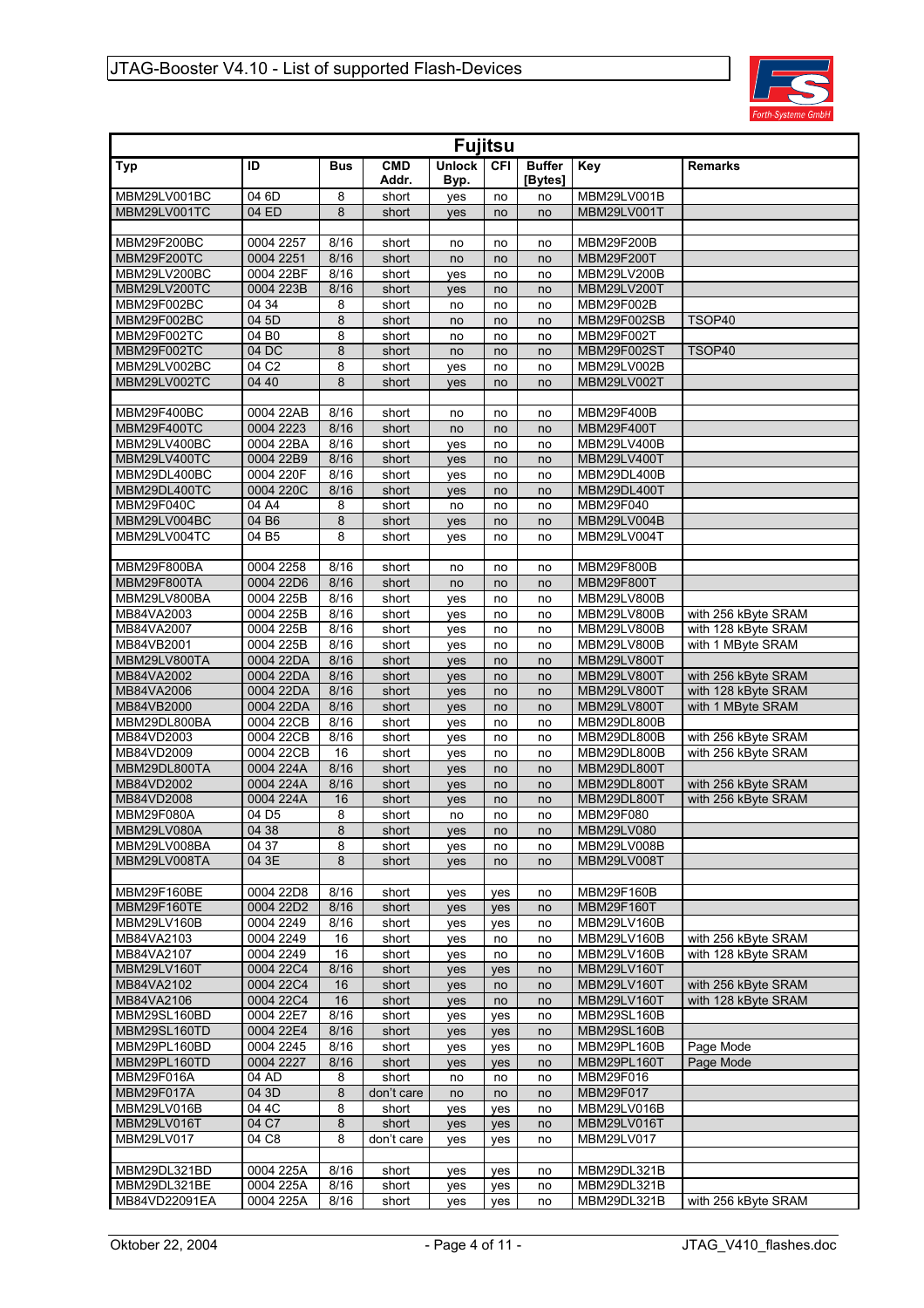

| <b>Fujitsu</b> |                        |            |                     |                       |            |                          |                |                     |  |  |  |  |
|----------------|------------------------|------------|---------------------|-----------------------|------------|--------------------------|----------------|---------------------|--|--|--|--|
| Typ            | ID                     | <b>Bus</b> | <b>CMD</b><br>Addr. | <b>Unlock</b><br>Byp. | <b>CFI</b> | <b>Buffer</b><br>[Bytes] | Key            | <b>Remarks</b>      |  |  |  |  |
| MB84VD22191E   | 0004 225A              | 8/16       | short               | yes                   | yes        | no                       | MBM29DL321B    | with 512 kByte SRAM |  |  |  |  |
| MB84VD22291E   | 0004 225A              | 8/16       | short               | yes                   | ves        | no                       | MBM29DL321B    | with 1 MByte SRAM   |  |  |  |  |
| MBM29DL321TD   | 0004 2259              | 8/16       | short               | yes                   | yes        | no                       | MBM29DL321T    |                     |  |  |  |  |
| MBM29DL321TE   | 0004 2259              | 8/16       | short               | yes                   | yes        | no                       | MBM29DL321T    |                     |  |  |  |  |
| MB84VD22081EA  | 0004 2259              | 8/16       | short               | yes                   | yes        | no                       | MBM29DL321T    | with 256 kByte SRAM |  |  |  |  |
| MB84VD22181E   | 0004 2259              | 8/16       | short               | yes                   | yes        | no                       | MBM29DL321T    | with 512 kByte SRAM |  |  |  |  |
| MB84VD22281E   | 0004 2259              | 8/16       | short               | yes                   | yes        | no                       | MBM29DL321T    | with 1 MByte SRAM   |  |  |  |  |
| MBM29DL322BD   | 0004 2256              | 8/16       | short               | yes                   | ves        | no                       | MBM29DL322B    |                     |  |  |  |  |
| MBM29DL322BE   | 0004 2256              | 8/16       | short               | yes                   | yes        | no                       | MBM29DL322B    |                     |  |  |  |  |
| MB84VD22092EA  | 0004 2256              | 8/16       | short               | yes                   | yes        | no                       | MBM29DL322B    | with 256 kByte SRAM |  |  |  |  |
| MB84VD22192E   | 0004 2256              | 8/16       | short               | yes                   | yes        | no                       | MBM29DL322B    | with 512 kByte SRAM |  |  |  |  |
| MB84VD22292E   | 0004 2256              | 8/16       | short               | yes                   | yes        | no                       | MBM29DL322B    | with 1 MByte SRAM   |  |  |  |  |
| MBM29DL322TD   | 0004 2255              | 8/16       | short               | yes                   | yes        | no                       | MBM29DL322T    |                     |  |  |  |  |
| MBM29DL322TE   | 0004 2255              | 8/16       | short               | yes                   | yes        | no                       | MBM29DL322T    |                     |  |  |  |  |
| MB84VD22082EA  | 0004 2255              | 8/16       | short               | yes                   | yes        | no                       | MBM29DL322T    | with 256 kByte SRAM |  |  |  |  |
| MB84VD22182E   | 0004 2255              | 8/16       | short               | yes                   | yes        | no                       | MBM29DL322T    | with 512 kByte SRAM |  |  |  |  |
| MB84VD22282E   | 0004 2255              | 8/16       | short               | yes                   | yes        | no                       | MBM29DL322T    | with 1 MByte SRAM   |  |  |  |  |
| MBM29DL323BD   | 0004 2253              | 8/16       | short               | ves                   | ves        | no                       | MBM29DL323B    |                     |  |  |  |  |
| MBM29DL323BE   | 0004 2253              | 8/16       | short               | yes                   | yes        | no                       | MBM29DL323B    |                     |  |  |  |  |
| MB84VD22093EA  | 0004 2253              | 8/16       | short               | ves                   | ves        | no                       | MBM29DL323B    | with 256 kByte SRAM |  |  |  |  |
| MB84VD22193E   | 0004 2253              | 8/16       | short               | yes                   | yes        | no                       | MBM29DL323B    | with 512 kByte SRAM |  |  |  |  |
| MB84VD22293E   | 0004 2253              | 8/16       | short               | ves                   | ves        | no                       | MBM29DL323B    | with 1 MByte SRAM   |  |  |  |  |
| MBM29DL323TD   | 0004 2250              | 8/16       | short               | yes                   | yes        | no                       | MBM29DL323T    |                     |  |  |  |  |
| MBM29DL323TE   | 0004 2250              | 8/16       | short               | yes                   | ves        | no                       | MBM29DL323T    |                     |  |  |  |  |
| MB84VD22083EA  | 0004 2250              | 8/16       | short               | yes                   | yes        | no                       | MBM29DL323T    | with 256 kByte SRAM |  |  |  |  |
| MB84VD22183E   | 0004 2250              | 8/16       | short               | yes                   | ves        | no                       | MBM29DL323T    | with 512 kByte SRAM |  |  |  |  |
| MB84VD22283E   | 0004 2250              | 8/16       | short               | yes                   | yes        | no                       | MBM29DL323T    | with 1 MByte SRAM   |  |  |  |  |
| MBM29DL324BD   | 0004 225F              | 8/16       | short               | yes                   | yes        | no                       | MBM29DL324B    |                     |  |  |  |  |
| MBM29DL324BE   | 0004 225F              | 8/16       | short               | yes                   | yes        | no                       | MBM29DL324B    |                     |  |  |  |  |
| MB84VD22094EA  | 0004 225F              | 8/16       | short               | yes                   | yes        | no                       | MBM29DL324B    | with 256 kByte SRAM |  |  |  |  |
| MB84VD22194E   | 0004 225F              | 8/16       | short               | yes                   | yes        | no                       | MBM29DL324B    | with 512 kBvte SRAM |  |  |  |  |
| MB84VD22294E   | 0004 225F              | 8/16       | short               | yes                   | yes        | no                       | MBM29DL324B    | with 1 MByte SRAM   |  |  |  |  |
| MBM29DL324TD   | 0004 225C              | 8/16       | short               | yes                   | ves        | no                       | MBM29DL324T    |                     |  |  |  |  |
| MBM29DL324TE   | 0004 225C              | 8/16       | short               | yes                   | yes        | no                       | MBM29DL324T    |                     |  |  |  |  |
| MB84VD22084EA  | 0004 225C              | 8/16       | short               | ves                   | ves        | no                       | MBM29DL324T    | with 256 kByte SRAM |  |  |  |  |
| MB84VD22184E   | 0004 225C              | 8/16       | short               | yes                   | yes        | no                       | MBM29DL324T    | with 512 kByte SRAM |  |  |  |  |
| MB84VD22284E   | 0004 225C              | 8/16       | short               | ves                   | ves        | no                       | MBM29DL324T    | with 1 MByte SRAM   |  |  |  |  |
| MBM29F032      | 04 41                  | 8          | short               | no                    | no         | no                       | MBM29F032      | No data sheet       |  |  |  |  |
| MBM29F033C     | 04 D4                  | 8          | don't care          | no                    | no         | no                       | MBM29F033      |                     |  |  |  |  |
|                |                        |            |                     |                       |            |                          |                |                     |  |  |  |  |
| MBM29DL640E    | 0004 227E<br>2202 2201 | 8/16       | Short               | ves                   | ves        | no                       | $\overline{a}$ | use /CFI            |  |  |  |  |
| MBM29LV650UE   | 0004 22D7              | 16         | don't care          | yes                   | yes        | no                       | MBM29LV650     |                     |  |  |  |  |
| MBM29LV651UE   | 0004 22D7              | 16         | don't care          | yes                   | ves        | no                       | MBM29LV650     |                     |  |  |  |  |
| MBM29LV652UE   | 0004 22D7              | 16         | don't care          | yes                   | yes        | no                       | MBM29LV650     |                     |  |  |  |  |
|                |                        |            |                     |                       |            |                          |                |                     |  |  |  |  |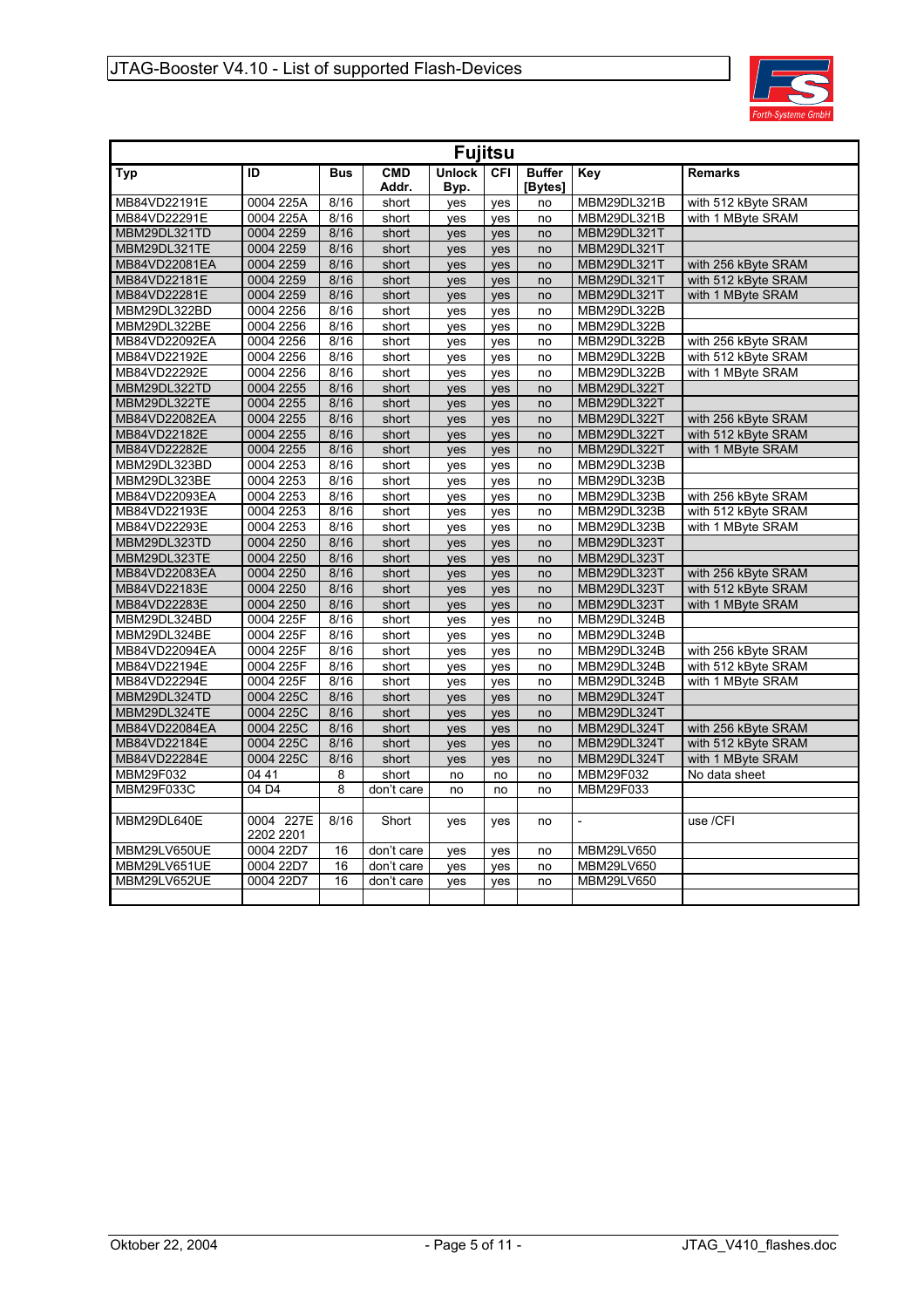

| <b>INTEL</b>              |                        |            |                                                |                                                      |            |                          |                          |                                                                                                     |  |  |  |  |
|---------------------------|------------------------|------------|------------------------------------------------|------------------------------------------------------|------------|--------------------------|--------------------------|-----------------------------------------------------------------------------------------------------|--|--|--|--|
| <b>Typ</b>                | ID                     | <b>Bus</b> | <b>CMD</b><br>Addr.                            | <b>Unlock</b><br>Byp.                                | <b>CFI</b> | <b>Buffer</b><br>[Bytes] | Key                      | <b>Remarks</b>                                                                                      |  |  |  |  |
| 28F001BX-B                | 89 95                  | 8          | $\overline{\phantom{0}}$                       | $\overline{\phantom{a}}$                             | no         | no                       | I28F001B                 |                                                                                                     |  |  |  |  |
| 28F001BX-T                | 89 94                  | 8          | $\overline{\phantom{m}}$                       | $\overline{\phantom{m}}$                             | no         | no                       | I28F001T                 |                                                                                                     |  |  |  |  |
| 28F200B5-B                | 0089 2275              | 8/16       | $\overline{\phantom{a}}$                       | $\overline{\phantom{a}}$                             | no         | no                       | I28F200B                 | Vpp must be +5V or +12V<br>WP# must be at high level<br>(otherwise bootblock write<br>protected)    |  |  |  |  |
| 28F200B5-T                | 0089 2274              | 8/16       |                                                |                                                      | no         | no                       | <b>I28F200T</b>          | Vpp must be +5V or +12V<br>WP# must be at high level<br>bootblock write<br>(otherwise<br>protected) |  |  |  |  |
| 28F002BC-B                | 89 7D                  | 8          | $\overline{\phantom{0}}$                       | $\overline{\phantom{a}}$                             | no         | no                       | I28F002B                 |                                                                                                     |  |  |  |  |
| 28F002BC-T                | 89 7C                  | 8          |                                                |                                                      | no         | no                       | <b>I28F002T</b>          |                                                                                                     |  |  |  |  |
| 28F400B5-B                | 0089 4471              | 8/16       | $\centerdot$                                   | $\overline{\phantom{a}}$                             | no         | no                       | I28F400B                 |                                                                                                     |  |  |  |  |
| 28F400B5-T                | 0089 4470              | 8/16       | $\overline{\phantom{a}}$                       | $\overline{\phantom{a}}$                             | no         | no                       | <b>I28F400T</b>          |                                                                                                     |  |  |  |  |
| 28F400B3-B                | 0089 8895              | 16         | $\overline{\phantom{0}}$                       | $\overline{\phantom{a}}$                             | no         | no                       | I28F400B3B               |                                                                                                     |  |  |  |  |
| 28F400B3-T                | 0089 8894              | 16         | $\overline{\phantom{m}}$                       | $\overline{\phantom{a}}$                             | no         | no                       | I28F400B3T               |                                                                                                     |  |  |  |  |
| 28F004B5-B                | 8979                   | 8          | $\centerdot$                                   | $\overline{\phantom{a}}$                             | no         | no                       | I28F004B                 |                                                                                                     |  |  |  |  |
| 28F004B5-T                | 8978                   | 8          | $\overline{\phantom{0}}$                       | $\overline{\phantom{a}}$                             | no         | no                       | I28F004T                 |                                                                                                     |  |  |  |  |
| 28F004B3-B                | 89 D <sub>5</sub>      | 8          | $\overline{a}$                                 | $\overline{\phantom{a}}$                             | no         | no                       | I28F004B3B               |                                                                                                     |  |  |  |  |
| 28F004B3-T                | 89 D4                  | 8          | $\overline{a}$                                 | $\overline{\phantom{a}}$                             | no         | no                       | I28F004B3T               |                                                                                                     |  |  |  |  |
| 28F004S5<br>28F004S3      | 89 A7<br>89 A7         | 8<br>8     | $\overline{\phantom{0}}$                       | $\overline{\phantom{a}}$                             | no         | no                       | I28F004S5<br>I28F004S5   |                                                                                                     |  |  |  |  |
|                           |                        |            | $\qquad \qquad \blacksquare$                   | $\overline{\phantom{a}}$                             | no         | no                       |                          |                                                                                                     |  |  |  |  |
| 28F800B5-B                | 0089 889D              | 8/16       | $\qquad \qquad -$                              | $\overline{\phantom{a}}$                             | no         | no                       | I28F800B                 |                                                                                                     |  |  |  |  |
| 28F800B5-T                | 0089 889C              | 8/16       | $\overline{\phantom{m}}$                       | $\overline{\phantom{a}}$                             | no         | no                       | <b>I28F800T</b>          |                                                                                                     |  |  |  |  |
| 28F800B3-B                | 0089 8893              | 16         | $\overline{\phantom{0}}$                       | $\frac{1}{2}$                                        | no         | no                       | I28F800B3B               |                                                                                                     |  |  |  |  |
| 28F800B3-T                | 0089 8892              | 16         | $\qquad \qquad \blacksquare$                   | $\overline{\phantom{a}}$                             | no         | no                       | I28F800B3T               |                                                                                                     |  |  |  |  |
| 28F800C3-B                | 0089 88C1              | 16         | $\qquad \qquad \blacksquare$                   | $\overline{\phantom{a}}$                             | yes        | no                       | I28F800C3B               |                                                                                                     |  |  |  |  |
| 28F800C3-T                | 0089 88C0              | 16         | $\overline{a}$                                 | $\overline{a}$                                       | yes        | no                       | <b>I28F800C3T</b>        |                                                                                                     |  |  |  |  |
| 28F800F3-B                | 0089 88F2              | 16         | $\overline{a}$                                 | $\overline{a}$                                       | no         | no                       | I28F800F3B               | <b>Burst Mode/Page Mode</b><br>ADV# must be Low<br>WP# must be High                                 |  |  |  |  |
| 28F800F3-T                | 0089 88F1              | 16         |                                                |                                                      | no         | no                       | <b>I28F800F3T</b>        | <b>Burst Mode/Page Mode</b><br>ADV# must be Low<br>WP# must be High                                 |  |  |  |  |
| 28F008BV-B                | 89 99                  | 8          | $\overline{\phantom{0}}$                       | $\overline{\phantom{a}}$                             | no         | no                       | I28F008B                 |                                                                                                     |  |  |  |  |
| 28F008BE-B<br>28F008CV-B  | 89 99<br>89 99         | 8<br>8     | $\overline{\phantom{0}}$                       | $\overline{\phantom{a}}$                             | no         | no                       | I28F008B<br>I28F008B     |                                                                                                     |  |  |  |  |
| 28F008CE-B                | 89 99                  | 8          | $\qquad \qquad \blacksquare$<br>$\overline{a}$ | $\overline{\phantom{a}}$<br>$\overline{a}$           | no<br>no   | no<br>no                 | I28F008B                 |                                                                                                     |  |  |  |  |
| 28F008BV-T                | 89 98                  | 8          | $\overline{\phantom{m}}$                       | $\overline{\phantom{a}}$                             | no         | no                       | <b>I28F008T</b>          |                                                                                                     |  |  |  |  |
| 28F008BE-T                | 89 98                  | $\bf 8$    |                                                | $\overline{\phantom{a}}$                             | no         | no                       | <b>I28F008T</b>          |                                                                                                     |  |  |  |  |
| 28F008CV-T                | 8998                   | 8          | $\overline{\phantom{m}}$                       | $\overline{\phantom{a}}$                             | no         | no                       | <b>I28F008T</b>          |                                                                                                     |  |  |  |  |
| 28F008CE-T                | 89 98                  | 8          | ۰                                              | $\overline{\phantom{a}}$                             | no         | no                       | <b>I28F008T</b>          |                                                                                                     |  |  |  |  |
| 28F008B3-B                | 89D3                   | 8          | $\overline{\phantom{0}}$                       | $\overline{\phantom{a}}$                             | no         | no                       | I28F008B3B               |                                                                                                     |  |  |  |  |
| 28F008B3-T                | 89 D <sub>2</sub>      | $\bf 8$    |                                                |                                                      | no         | no                       | I28F008B3T               |                                                                                                     |  |  |  |  |
| 28F008SA                  | 89 A2                  | 8          | $\overline{\phantom{0}}$                       | $\overline{\phantom{a}}$                             | no         | no                       | <b>I28F008SA</b>         |                                                                                                     |  |  |  |  |
| 28F008SA-L                | 89 A1                  | 8          | $\overline{\phantom{0}}$                       | $\overline{\phantom{a}}$                             | no         | no                       | <b>I28F008SAL</b>        |                                                                                                     |  |  |  |  |
| 28F008S5<br>28F008S3      | 89 A6<br>89 A6         | 8<br>8     | $\overline{a}$<br>$\qquad \qquad \blacksquare$ | $\overline{a}$<br>$\overline{\phantom{a}}$           | no<br>no   | no<br>no                 | I28F008S5<br>I28F008S5   |                                                                                                     |  |  |  |  |
|                           |                        |            |                                                |                                                      |            |                          |                          |                                                                                                     |  |  |  |  |
| 28F016SA                  | 0089 66A0              | 8/16       | $\overline{\phantom{0}}$                       | $\overline{\phantom{a}}$                             | no         | no                       | I28F016                  | no electronic data sheet                                                                            |  |  |  |  |
| 28F016SV                  | 0089 66A0              | 8/16       | $\qquad \qquad -$                              | $\overline{\phantom{a}}$                             | no         | no                       | I28F016                  | no electronic data sheet                                                                            |  |  |  |  |
| 28F160B3-B                | 0089 8891              | 16         |                                                |                                                      | no         | no                       | I28F160B3B               |                                                                                                     |  |  |  |  |
| 28F160B3-T                | 0089 8890              | 16         | $\overline{a}$                                 | $\overline{\phantom{a}}$                             | no         | no                       | I28F160B3T               |                                                                                                     |  |  |  |  |
| 28F160C3-B                | 008988C3               | 16         | $\qquad \qquad \blacksquare$                   | $\overline{\phantom{a}}$                             | yes        | no                       | I28F160C3B               |                                                                                                     |  |  |  |  |
| 28F1602C3-B               | 0089 88C3              | 16         |                                                |                                                      | yes        | no                       | I28F160C3B               | with 256 kByte SRAM                                                                                 |  |  |  |  |
| 28F1604C3-B<br>28F160C3-T | 0089 88C3<br>0089 88C2 | 16<br>16   | $\overline{a}$<br>$\overline{\phantom{0}}$     | $\overline{\phantom{a}}$<br>$\overline{\phantom{a}}$ | yes        | no<br>no                 | I28F160C3B<br>I28F160C3T | with 512 kByte SRAM                                                                                 |  |  |  |  |
| 28F1602C3-T               | 0089 88C2              | 16         | $\overline{a}$                                 |                                                      | yes<br>yes | no                       | I28F160C3T               | with 256 kByte SRAM                                                                                 |  |  |  |  |
| 28F1604C3-T               | 0089 88C2              | 16         | $\overline{\phantom{0}}$                       | $\overline{\phantom{a}}$                             | yes        | no                       | I28F160C3T               | with 512 kByte SRAM                                                                                 |  |  |  |  |
| 28F160F3-B                | 0089 88F4              | 16         | $\overline{\phantom{m}}$                       | $\overline{\phantom{a}}$                             | no         | no                       | I28F160F3B               | <b>Burst Mode/Page Mode</b><br>ADV# must be Low<br>WP# must be High                                 |  |  |  |  |
| 28F160F3-T                | 0089 88F3              | 16         |                                                |                                                      | no         | no                       | I28F160F3T               | <b>Burst Mode/Page Mode</b><br>ADV# must be Low                                                     |  |  |  |  |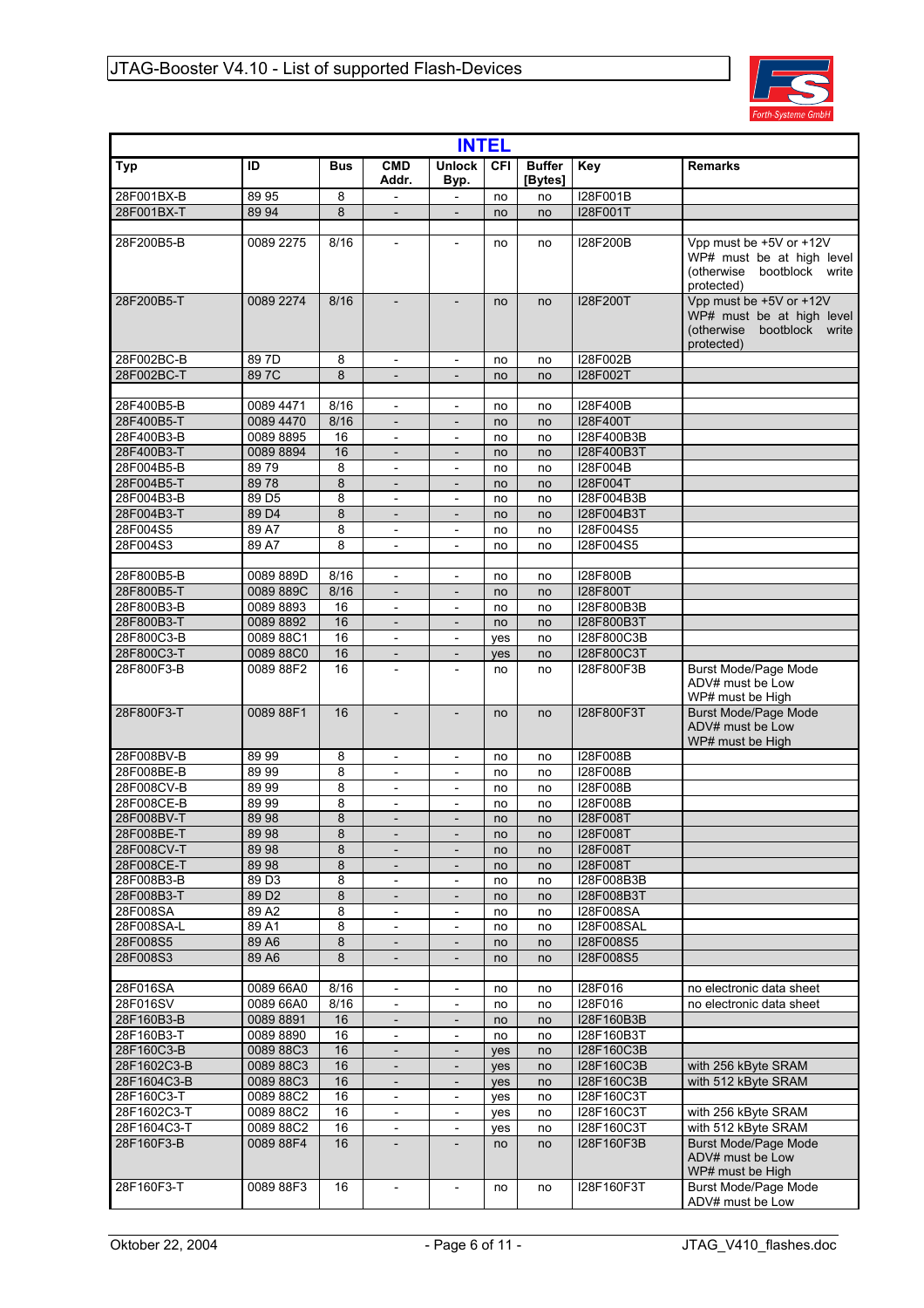

| <b>INTEL</b> |                   |            |                          |                          |            |                          |                          |                  |  |  |  |
|--------------|-------------------|------------|--------------------------|--------------------------|------------|--------------------------|--------------------------|------------------|--|--|--|
| Typ          | ID                | <b>Bus</b> | <b>CMD</b><br>Addr.      | <b>Unlock</b><br>Byp.    | CFI        | <b>Buffer</b><br>[Bytes] | Key                      | <b>Remarks</b>   |  |  |  |
|              |                   |            |                          |                          |            |                          |                          | WP# must be High |  |  |  |
| 28F160W18-B  | 0089 8861         | 16         |                          |                          | yes        | no                       | I28F160W18B              |                  |  |  |  |
| 28F160W18-T  | 0089 8860         | 16         |                          |                          | yes        | no                       | I28F160W18T              |                  |  |  |  |
| 28F160S5     | 00B0 00D0         | 8/16       | $\overline{\phantom{a}}$ | $\overline{\phantom{a}}$ | yes        | no                       | I28F160S5                |                  |  |  |  |
| 28F160S3     | 00B0 00D0         | 8/16       | $\overline{\phantom{a}}$ |                          | yes        | no                       | I28F160S5                |                  |  |  |  |
| 28F016S5     | 89 AA             | 8          | $\overline{\phantom{a}}$ | $\overline{\phantom{a}}$ | no         | no                       | I28F016S5                |                  |  |  |  |
| 28F016S3     | 89 AA             | 8          | $\overline{\phantom{a}}$ | $\overline{\phantom{a}}$ | no         | no                       | I28F016S5                |                  |  |  |  |
| 28F016B3-B   | 89 D1             | 8          | $\overline{\phantom{a}}$ | $\overline{\phantom{a}}$ | no         | no                       | I28F016B3B               |                  |  |  |  |
| 28F016B3-T   | 89 D <sub>0</sub> | 8          | $\overline{\phantom{a}}$ | $\overline{\phantom{a}}$ | no         | no                       | I28F016B3T               |                  |  |  |  |
| 28F320B3-B   | 0089 8897         | 16         | $\overline{\phantom{a}}$ | $\overline{a}$           | no         | no                       | I28F320B3B               |                  |  |  |  |
| 28F320B3-T   | 0089 8896         | 16         | $\overline{\phantom{a}}$ | $\overline{\phantom{a}}$ | no         | no                       | I28F320B3T               |                  |  |  |  |
| 28F320C3-B   | 0089 88C5         | 16         | $\overline{\phantom{a}}$ | $\overline{\phantom{a}}$ | yes        | no                       | 128F320C3B               |                  |  |  |  |
| 28F3204C3-B  | 0089 88C5         | 16         | $\overline{\phantom{a}}$ | $\overline{\phantom{a}}$ | yes        | no                       | I28F320C3B               |                  |  |  |  |
| 28F3208C3-B  | 0089 88C5         | 16         | $\overline{\phantom{a}}$ | $\overline{\phantom{a}}$ | yes        | no                       | I28F320C3B               |                  |  |  |  |
| 28F320C3-T   | 0089 88C4         | 16         | $\overline{\phantom{a}}$ | $\overline{\phantom{a}}$ | yes        | no                       | I28F320C3T               |                  |  |  |  |
| 28F3204C3-T  | 0089 88C4         | 16         |                          |                          | yes        | no                       | I28F320C3T               |                  |  |  |  |
| 28F3208C3-T  | 0089 88C4         | 16         | $\overline{a}$           | $\overline{\phantom{a}}$ | yes        | no                       | I28F320C3T               |                  |  |  |  |
| 28F320W30-B  | 0089 8853         | 16         | $\overline{\phantom{a}}$ | $\overline{\phantom{a}}$ | yes        | no                       | I28F320W30B              |                  |  |  |  |
| 28F3204W30-B | 0089 8853         | 16         | $\overline{\phantom{a}}$ | $\overline{\phantom{0}}$ | yes        | no                       | I28F320W30B              |                  |  |  |  |
| 28F3208W30-B | 0089 8853         | 16         | $\frac{1}{2}$            | $\overline{\phantom{a}}$ | yes        | no                       | I28F320W30B              |                  |  |  |  |
| 28F320W30-T  | 0089 8852         | 16         | $\overline{\phantom{a}}$ | $\overline{a}$           | yes        | no                       | I28F320W30T              |                  |  |  |  |
| 28F3204W30-T | 0089 8852         | 16         |                          | $\overline{\phantom{0}}$ | yes        | no                       | I28F320W30T              |                  |  |  |  |
| 28F3208W30-T | 0089 8852         | 16         | $\frac{1}{2}$            | $\frac{1}{2}$            | yes        | no                       | I28F320W30T              |                  |  |  |  |
| 28F320W18-B  | 0089 8863         | 16         | $\overline{\phantom{a}}$ | $\overline{\phantom{a}}$ | yes        | no                       | I28F320W18B              |                  |  |  |  |
| 28F320W18-T  | 0089 8862         | 16         |                          |                          | <b>ves</b> | no                       | I28F320W18T              |                  |  |  |  |
| 28F320D18-B  | 0089 88D2         | 16         | $\blacksquare$           | $\overline{\phantom{a}}$ | yes        | no                       | I28F320D18B              |                  |  |  |  |
| 28F320D18-T  | 0089 88D3         | 16         | $\overline{\phantom{a}}$ | $\overline{\phantom{a}}$ | yes        | no                       | I28F320D18T              |                  |  |  |  |
| 28F320S5     | 00B0 00D4         | 8/16       |                          |                          | yes        | no                       | I28F320S5                |                  |  |  |  |
| 28F320S3     | 00B0 00D4         | 8/16       | $\overline{\phantom{a}}$ | $\overline{\phantom{a}}$ | yes        | no                       | I28F320S5                |                  |  |  |  |
| 28F320J5     | 0089 0014         | 8/16       | $\overline{\phantom{a}}$ | $\overline{\phantom{a}}$ | yes        | 32                       | I28F320J5                |                  |  |  |  |
| 28F320J3A    | 0089 0016         | 8/16       | $\overline{\phantom{a}}$ |                          | yes        | 32                       | I28F320J3                |                  |  |  |  |
|              |                   |            |                          |                          |            |                          |                          |                  |  |  |  |
| 28F640B3-B   | 00898899          | 16         | $\overline{\phantom{a}}$ | $\overline{a}$           | no         | no                       | I28F640B3B               |                  |  |  |  |
| 28F640B3-T   | 0089 8898         | 16         |                          |                          | no         | no                       | I28F640B3T               |                  |  |  |  |
| 28F640C3-B   | 0089 88CD         | 16         | $\overline{\phantom{a}}$ | $\overline{\phantom{a}}$ | yes        | no                       | I28F640C3B               |                  |  |  |  |
| 28F640C3-T   | 0089 88CC         | 16         | $\overline{\phantom{a}}$ | $\overline{\phantom{a}}$ | yes        | no                       | I28F640C3T               |                  |  |  |  |
| 28F6408W30-B | 0089 8855         | 16         | $\overline{\phantom{a}}$ | $\overline{a}$           | yes        | no                       | I28F640W30B              |                  |  |  |  |
| 28F6408W30-T | 0089 8854         | 16         | $\overline{\phantom{a}}$ | $\overline{\phantom{a}}$ | yes        | no                       | I28F640W30T              |                  |  |  |  |
| 28F640W18-B  | 0089 8865         | 16         | $\overline{\phantom{a}}$ | $\overline{a}$           | yes        | no                       | I28F640W18B              |                  |  |  |  |
| 28F640W18-T  | 00898864          | 16         | $\overline{a}$           | $\overline{\phantom{0}}$ | yes        | no                       | I28F640W18T              |                  |  |  |  |
| 28F640J5     | 0089 0015         | 8/16       | $\overline{\phantom{a}}$ | $\overline{\phantom{a}}$ | ves        | 32                       | I28F640J5                |                  |  |  |  |
| 28F640J3A    | 0089 0017         | 8/16       | $\overline{\phantom{a}}$ | $\overline{\phantom{a}}$ | yes        | 32                       | I28F640J3                |                  |  |  |  |
| 28F640K18    | 0089 8805         | 16         |                          |                          | yes        | 64                       | I28F640K18               |                  |  |  |  |
| 28F640K3     | 0089 8801         | 16         | $\overline{\phantom{a}}$ | $\overline{\phantom{a}}$ | yes        | 64                       | I28F640K3                |                  |  |  |  |
|              |                   |            |                          |                          |            |                          |                          |                  |  |  |  |
| 28F128W30-B  | 0089 8857         | 16         |                          |                          | yes        | no                       | I28F128W30B              |                  |  |  |  |
| 28F128W30-T  | 0089 8856         | 16         | $\overline{\phantom{a}}$ | $\overline{\phantom{a}}$ | yes        | no                       | I28F128W30T              |                  |  |  |  |
| 28F128W18-B  | 0089 8867         | 16         | $\overline{\phantom{a}}$ | $\overline{\phantom{0}}$ | yes        | no                       | I28F128W18B              |                  |  |  |  |
| 28F128W18-T  | 0089 8866         | 16         |                          |                          | yes        | no                       | I28F128W18T              |                  |  |  |  |
| 28F128J3A    | 0089 0018         | 8/16       | $\overline{\phantom{a}}$ | $\overline{\phantom{a}}$ | yes        | 32                       | I28F128J3                |                  |  |  |  |
| 28F128K18    | 0089 8806         | 16         | $\overline{\phantom{a}}$ | $\overline{\phantom{a}}$ | yes        | 64                       | I28F128K18               |                  |  |  |  |
| 28F128K3     | 0089 8802         | 16         | $\overline{\phantom{a}}$ | $\overline{\phantom{a}}$ | yes        | 64                       | I28F128K3                |                  |  |  |  |
|              |                   |            |                          |                          |            |                          |                          |                  |  |  |  |
| 28F256K18    | 0089 8807         | 16         | $\overline{\phantom{a}}$ | $\overline{\phantom{0}}$ | yes        | 64                       | $\overline{\phantom{a}}$ | use /CFI         |  |  |  |
| 28F256K3     | 0089 8803         | 16         |                          |                          | yes        | 64                       | $\overline{a}$           | use /CFI         |  |  |  |
|              |                   |            |                          |                          |            |                          |                          |                  |  |  |  |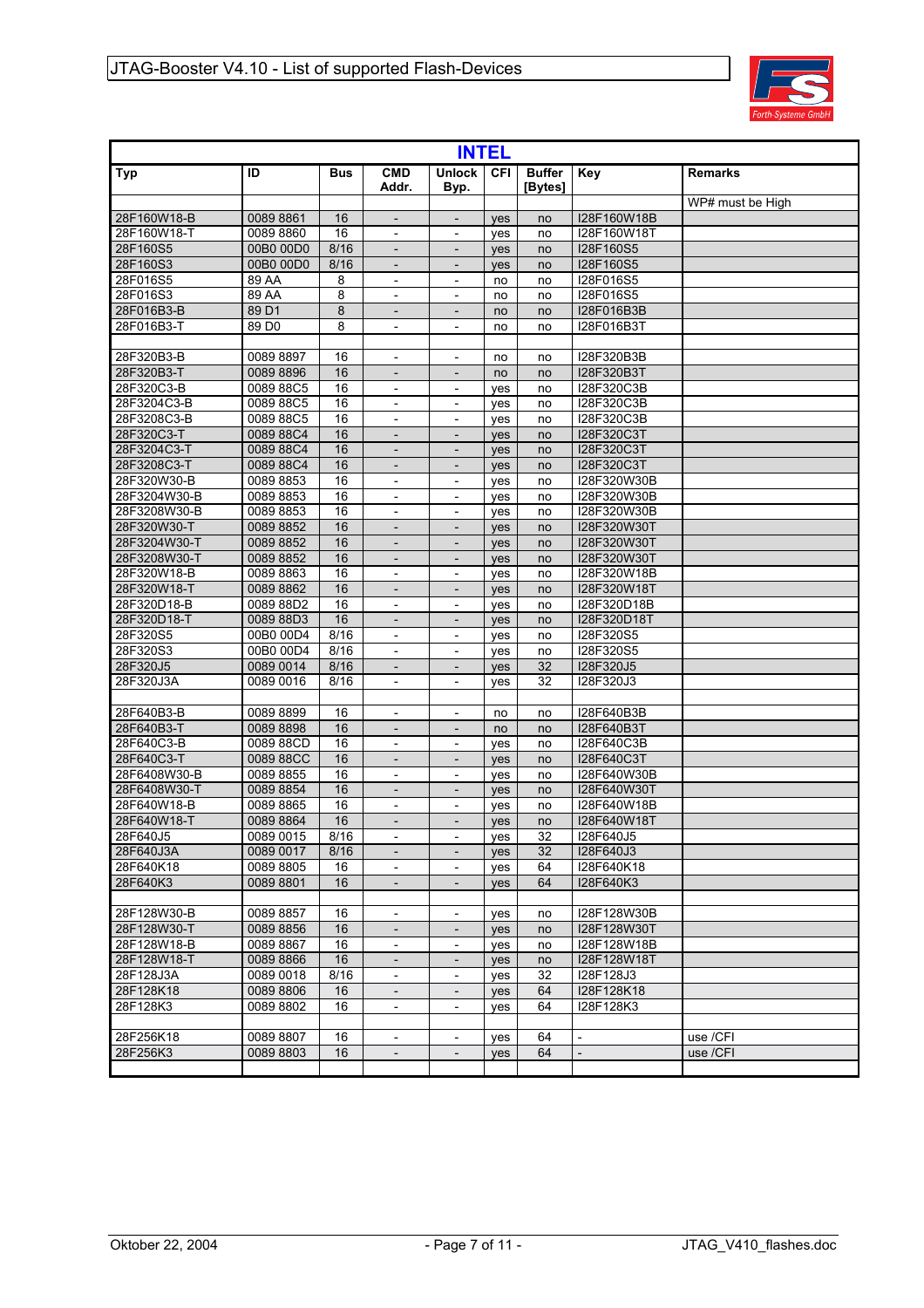

| <b>Macronix</b>             |                                                    |              |                     |                       |            |                          |                                |                                |  |  |  |  |
|-----------------------------|----------------------------------------------------|--------------|---------------------|-----------------------|------------|--------------------------|--------------------------------|--------------------------------|--|--|--|--|
| Typ                         | ID                                                 | Bus          | <b>CMD</b><br>Addr. | <b>Unlock</b><br>Byp. | <b>CFI</b> | <b>Buffer</b><br>[Bytes] | Key                            | <b>Remarks</b>                 |  |  |  |  |
| MX29F100BMC                 | 00C2 22DF                                          | 8/16         | short               | no                    | no         | no                       | AM29F100B                      | use /NOMAN                     |  |  |  |  |
| MX29F100BTC                 | 00C2 22DF                                          | 8/16         | short               | no                    | no         | no                       | AM29F100B                      | use /NOMAN                     |  |  |  |  |
| MX29F100TMC                 | 00C2 22D9                                          | 8/16         | short               | no                    | no         | no                       | AM29F100T                      | use /NOMAN                     |  |  |  |  |
| MX29F100TTC                 | 00C2 22D9                                          | 8/16         | short               | no                    | no         | no                       | AM29F100T                      | use /NOMAN                     |  |  |  |  |
| MX29F001BQC                 | C <sub>2</sub> 19                                  | 8            | short               | no                    | no         | no                       | not supported                  | no equivalent                  |  |  |  |  |
| MX29F001BTC<br>MX29F001BPC  | C2 <sub>19</sub><br>$C2$ 19                        | 8<br>8       | short<br>short      | no                    | no         | no                       | not supported                  | no equivalent<br>no equivalent |  |  |  |  |
| MX29F001TQC                 | C <sub>2</sub> 18                                  | 8            | short               | no<br>no              | no<br>no   | no<br>no                 | not supported<br>not supported | no equivalent                  |  |  |  |  |
| MX29F001TTC                 | C <sub>2</sub> 18                                  | 8            | short               | no                    | no         | no                       | not supported                  | no equivalent                  |  |  |  |  |
| MX29F001TPC                 | C <sub>2</sub> 18                                  | 8            | short               | no                    | no         | no                       | not supported                  | no equivalent                  |  |  |  |  |
|                             |                                                    |              |                     |                       |            |                          |                                |                                |  |  |  |  |
| MX29F200BMC                 | 00C2 2257                                          | 8/16         | short               | no                    | no         | no                       | AM29F200B                      | use /NOMAN                     |  |  |  |  |
| MX29F200BMI                 | 00C2 2257                                          | 8/16         | short               | no                    | no         | no                       | AM29F200B                      | use /NOMAN                     |  |  |  |  |
| MX29F200BTC                 | 00C2 2257                                          | 8/16         | short               | no                    | no         | no                       | AM29F200B                      | use /NOMAN                     |  |  |  |  |
| MX29F200BTI                 | 00C2 2257                                          | 8/16         | short               | no                    | no         | no                       | AM29F200B                      | use /NOMAN                     |  |  |  |  |
| MX29F200TMC                 | 00C2 2251                                          | 8/16         | short               | no                    | no         | no                       | AM29F200T                      | use /NOMAN                     |  |  |  |  |
| MX29F200TMI                 | 00C2 2251                                          | 8/16         | short               | no                    | no         | no                       | AM29F200T                      | use /NOMAN                     |  |  |  |  |
| MX29F200TTC<br>MX29F200TTI  | 00C2 2251<br>00C2 2251                             | 8/16<br>8/16 | short               | no                    | no         | no                       | AM29F200T                      | use /NOMAN<br>use /NOMAN       |  |  |  |  |
| MX29F002BPC                 | C <sub>2</sub> 34                                  | 8            | short<br>short      | no<br>no              | no<br>no   | no<br>no                 | AM29F200T<br>AM29F002B         | use /NOMAN                     |  |  |  |  |
| MX29F002BTC                 | C <sub>2</sub> 34                                  | 8            | short               | no                    | no         | no                       | AM29F002B                      | use /NOMAN                     |  |  |  |  |
| MX29F002BQC                 | C <sub>2</sub> 34                                  | 8            | short               | no                    | no         | no                       | AM29F002B                      | use /NOMAN                     |  |  |  |  |
| MX29F002NBPC                | C <sub>2</sub> 34                                  | 8            | short               | no                    | no         | no                       | AM29F002B                      | use /NOMAN                     |  |  |  |  |
| MX29F002NBTC                | C <sub>2</sub> 34                                  | 8            | short               | no                    | no         | no                       | AM29F002B                      | use /NOMAN                     |  |  |  |  |
| MX29F002NBQC                | C <sub>2</sub> 34                                  | 8            | short               | no                    | no         | no                       | AM29F002B                      | use /NOMAN                     |  |  |  |  |
| MX29F002TPC                 | <b>C2B0</b>                                        | 8            | short               | no                    | no         | no                       | AM29F002T                      | use /NOMAN                     |  |  |  |  |
| MX29F002TTC                 | <b>C2B0</b>                                        | 8            | short               | no                    | no         | no                       | AM29F002T                      | use /NOMAN                     |  |  |  |  |
| MX29F002TQC                 | <b>C2B0</b>                                        | 8            | short               | no                    | no         | no                       | AM29F002T                      | use /NOMAN                     |  |  |  |  |
| MX29F002NTPC                | <b>C2B0</b>                                        | 8            | short               | no                    | no         | no                       | AM29F002T                      | use /NOMAN                     |  |  |  |  |
| MX29F002NTTC                | C <sub>2</sub> B <sub>0</sub>                      | 8            | short               | no                    | no         | no                       | AM29F002T                      | use /NOMAN                     |  |  |  |  |
| MX29F002NTQC<br>MX29F022BTC | C <sub>2</sub> B <sub>0</sub><br>C <sub>2</sub> 37 | 8<br>8       | short<br>short      | no<br>no              | no<br>no   | no<br>no                 | AM29F002T<br>not supported     | use /NOMAN<br>no equivalent    |  |  |  |  |
| MX29F022BPC                 | C <sub>2</sub> 37                                  | 8            | short               | no                    | no         | no                       | not supported                  | no equivalent                  |  |  |  |  |
| MX29F022BQC                 | C <sub>2</sub> 37                                  | 8            | short               | no                    | no         | no                       | not supported                  | no equivalent                  |  |  |  |  |
| MX29F022NBTC                | C <sub>2</sub> 37                                  | 8            | short               | no                    | no         | no                       | not supported                  | no equivalent                  |  |  |  |  |
| MX29F022NBPC                | C <sub>2</sub> 37                                  | 8            | short               | no                    | no         | no                       | not supported                  | no equivalent                  |  |  |  |  |
| MX29F022NBQC                | C <sub>2</sub> 37                                  | 8            | short               | no                    | no         | no                       | not supported                  | no equivalent                  |  |  |  |  |
| MX29F022TTC                 | C <sub>2</sub> 36                                  | 8            | short               | no                    | no         | no                       | not supported                  | no equivalent                  |  |  |  |  |
| MX29F022TPC                 | C <sub>2</sub> 36                                  | 8            | short               | no                    | no         | no                       | not supported                  | no equivalent                  |  |  |  |  |
| MX29F022TQC<br>MX29F022NTTC | C <sub>2</sub> 36<br>C <sub>2</sub> 36             | 8<br>8       | short               | no                    | no         | no                       | not supported                  | no equivalent                  |  |  |  |  |
| MX29F022NTPC                | C236                                               | 8            | short<br>short      | no<br>no              | no<br>no   | no<br>no                 | not supported                  | no equivalent<br>no equivalent |  |  |  |  |
| MX29F022NTQC                | C <sub>2</sub> 36                                  | 8            | short               | no                    | no         | no                       | not supported<br>not supported | no equivalent                  |  |  |  |  |
|                             |                                                    |              |                     |                       |            |                          |                                |                                |  |  |  |  |
| MX29F400BMC                 | 00C2 22AB                                          | 8/16         | short               | no                    | no         | no                       | AM29F400B                      | use /NOMAN                     |  |  |  |  |
| MX29F400BTC                 | 00C2 22AB                                          | 8/16         | short               | no                    | no         | no                       | AM29F400B                      | use /NOMAN                     |  |  |  |  |
| MX29F400TMC                 | 00C2 2223                                          | 8/16         | short               | no                    | no         | no                       | AM29F400T                      | use /NOMAN                     |  |  |  |  |
| MX29F400TTC                 | 00C2 2223                                          | 8/16         | short               | no                    | no         | no                       | AM29F400T                      | use /NOMAN                     |  |  |  |  |
| MX29LV400BMC                | 00C2 22BA                                          | 8/16         | short               | yes                   | no         | no                       | AM29LV400B                     | use /NOMAN                     |  |  |  |  |
| MX29LV400BTC                | 00C2 22BA                                          | 8/16         | short               | yes                   | no         | no                       | AM29LV400B                     | use /NOMAN                     |  |  |  |  |
| MX29LV400TMC                | 00C2 22B9                                          | 8/16         | short               | yes                   | no         | no                       | AM29LV400T                     | use /NOMAN                     |  |  |  |  |
| MX29LV400TTC<br>MX29F040QC  | 00C2 22B9<br>C <sub>2</sub> A <sub>4</sub>         | 8/16<br>8    | short               | yes                   | no         | no                       | AM29LV400T<br>AM29F040         | use /NOMAN<br>use /NOMAN       |  |  |  |  |
| MX29F040PC                  | C <sub>2</sub> A <sub>4</sub>                      | 8            | short<br>short      | no<br>no              | no<br>no   | no<br>no                 | AM29F040                       | use /NOMAN                     |  |  |  |  |
| MX29F040TC                  | C <sub>2</sub> A <sub>4</sub>                      | 8            | short               | no                    | no         | no                       | AM29F040                       | use /NOMAN                     |  |  |  |  |
|                             |                                                    |              |                     |                       |            |                          |                                |                                |  |  |  |  |
| MX29F004BQC                 | C <sub>2</sub> 46                                  | 8            | short               | no                    | no         | no                       | not supported                  | no equivalent                  |  |  |  |  |
| MX29F004BPC                 | C <sub>2</sub> 46                                  | 8            | short               | no                    | no         | no                       | not supported                  | no equivalent                  |  |  |  |  |
| MX29F004BTC                 | C <sub>2</sub> 46                                  | 8            | short               | no                    | no         | no                       | not supported                  | no equivalent                  |  |  |  |  |
| MX29F004TQC                 | C <sub>2</sub> 45                                  | 8            | short               | no                    | no         | no                       | not supported                  | no equivalent                  |  |  |  |  |
| MX29F004TPC                 | C <sub>2</sub> 45                                  | 8            | short               | no                    | no         | no                       | not supported                  | no equivalent                  |  |  |  |  |
| MX29F004TTC                 | C <sub>2</sub> 45                                  | 8            | short               | no                    | no         | no                       | not supported                  | no equivalent                  |  |  |  |  |
|                             |                                                    |              |                     |                       |            |                          |                                |                                |  |  |  |  |
| MX29F800BMC                 | 00C2 2258                                          | 8/16         | short               | no                    | no         | no                       | AM29F800B                      | use /NOMAN                     |  |  |  |  |
| MX29F800BTC<br>MX29F800TMC  | 00C2 2258<br>00C2 22D6                             | 8/16<br>8/16 | short               | no                    | no         | no                       | AM29F800B<br>AM29F800T         | use /NOMAN<br>use /NOMAN       |  |  |  |  |
|                             |                                                    |              | short               | no                    | no         | no                       |                                |                                |  |  |  |  |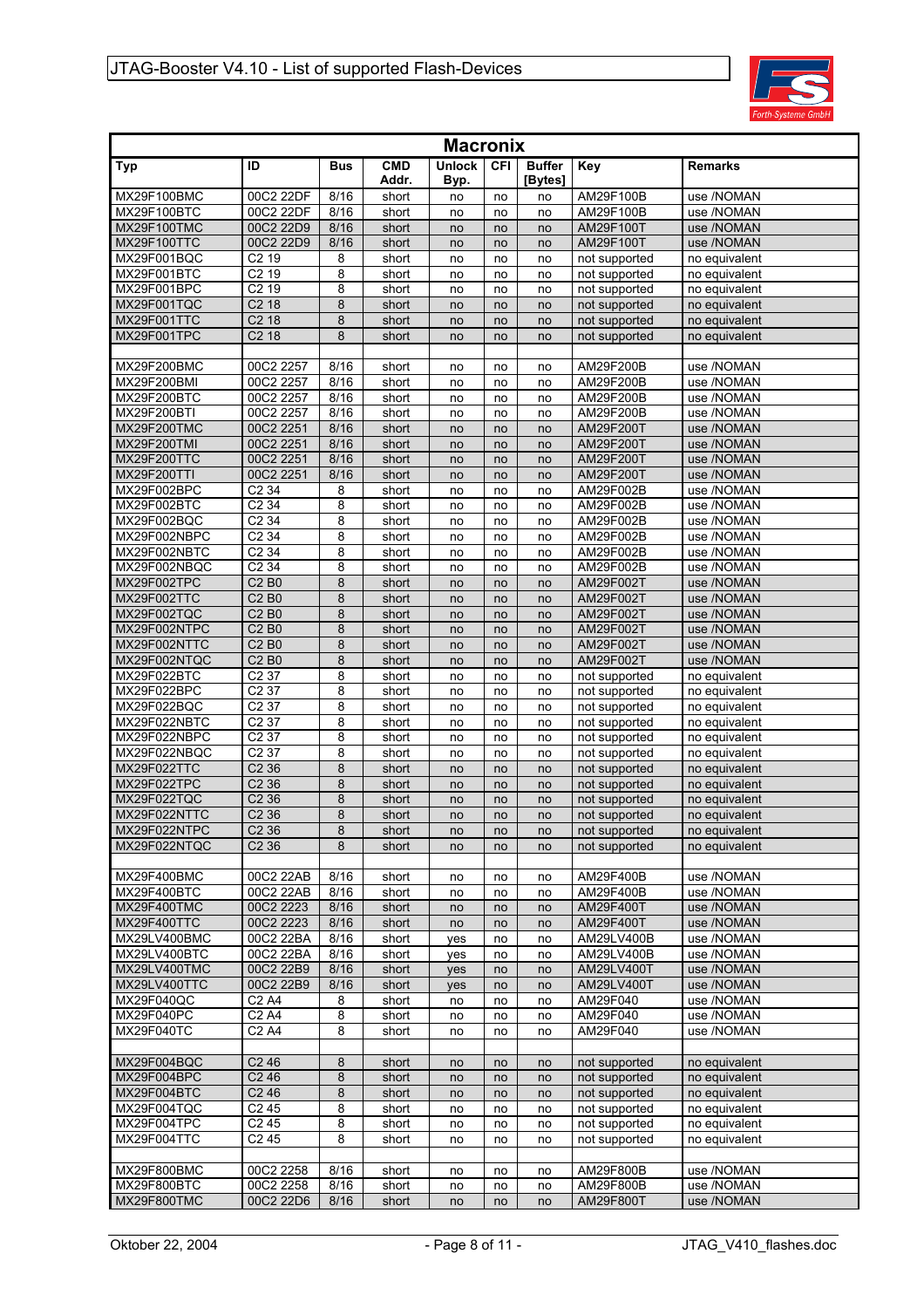

| <b>Macronix</b>   |                               |            |                     |                       |            |                          |                |                |  |  |  |  |
|-------------------|-------------------------------|------------|---------------------|-----------------------|------------|--------------------------|----------------|----------------|--|--|--|--|
| Typ               | ID                            | <b>Bus</b> | <b>CMD</b><br>Addr. | <b>Unlock</b><br>Byp. | <b>CFI</b> | <b>Buffer</b><br>[Bytes] | Key            | <b>Remarks</b> |  |  |  |  |
| MX29F800TTC       | 00C2 22D6                     | 8/16       | short               | no                    | no         | no                       | AM29F800T      | use /NOMAN     |  |  |  |  |
| <b>MX29F080TC</b> | C <sub>2</sub> D <sub>5</sub> | 8          | short               | no                    | no         | no                       | AM29F080       | use /NOMAN     |  |  |  |  |
| MX29F080MC        | C <sub>2</sub> D <sub>5</sub> | 8          | short               | no                    | no         | no                       | AM29F080       | use /NOMAN     |  |  |  |  |
| MX29LV800BMC      | 00C2 225B                     | 8/16       | short               | <b>ves</b>            | no         | no                       | AM29LV800B     | use /NOMAN     |  |  |  |  |
| MX29LV800BTC      | 00C2 225B                     | 8/16       | short               | <b>ves</b>            | no         | no                       | AM29LV800B     | use /NOMAN     |  |  |  |  |
| MX29LV800TMC      | 00C2 22DA                     | 8/16       | short               | ves                   | no         | no                       | AM29LV800T     | use /NOMAN     |  |  |  |  |
| MX29LV800TTC      | 00C2 22DA                     | 8/16       | short               | ves                   | no         | no                       | AM29LV800T     | use /NOMAN     |  |  |  |  |
|                   |                               |            |                     |                       |            |                          |                |                |  |  |  |  |
| MX29F016T4C       | C <sub>2</sub> AD             | 8          | short               | no                    | no         | no                       | AM29F016       | use /NOMAN     |  |  |  |  |
| MX29F016MC        | C <sub>2</sub> AD             | 8          | short               | no                    | no         | no                       | AM29F016       | use /NOMAN     |  |  |  |  |
| MX29F016TC        | C2AD                          | 8          | short               | no                    | no         | no                       | AM29F016       | use /NOMAN     |  |  |  |  |
| MX29F016T4I       | C2AD                          | 8          | short               | no                    | no         | no                       | AM29F016       | use /NOMAN     |  |  |  |  |
| MX29F016MI        | C <sub>2</sub> AD             | 8          | short               | no                    | no         | no                       | AM29F016       | use /NOMAN     |  |  |  |  |
| MX29F016TI        | C2AD                          | 8          | short               | no                    | no         | no                       | AM29F016       | use /NOMAN     |  |  |  |  |
| MX29LV160BMC      | 00C2 2249                     | 8/16       | short               | <b>ves</b>            | no         | no                       | AM29LV160B     | use /NOMAN     |  |  |  |  |
| MX29LV160BTC      | 00C2 2249                     | 8/16       | short               | <b>ves</b>            | no         | no                       | AM29LV160B     | use /NOMAN     |  |  |  |  |
| MX29LV160TMC      | 00C2 22C4                     | 8/16       | short               | yes                   | no         | no                       | AM29LV160T     | use /NOMAN     |  |  |  |  |
|                   |                               |            |                     |                       |            |                          |                |                |  |  |  |  |
| MX29LV160TTC      | 00C2 22C4                     | 8/16       | short               | yes                   | no         | no                       | AM29LV160T     | use /NOMAN     |  |  |  |  |
|                   |                               |            |                     |                       |            |                          |                |                |  |  |  |  |
| MX29LV640BU       | 00C2 22D7                     | 16         | short               | ves                   | ves        | no                       | $\blacksquare$ | /CFI           |  |  |  |  |
|                   |                               |            |                     |                       |            |                          |                |                |  |  |  |  |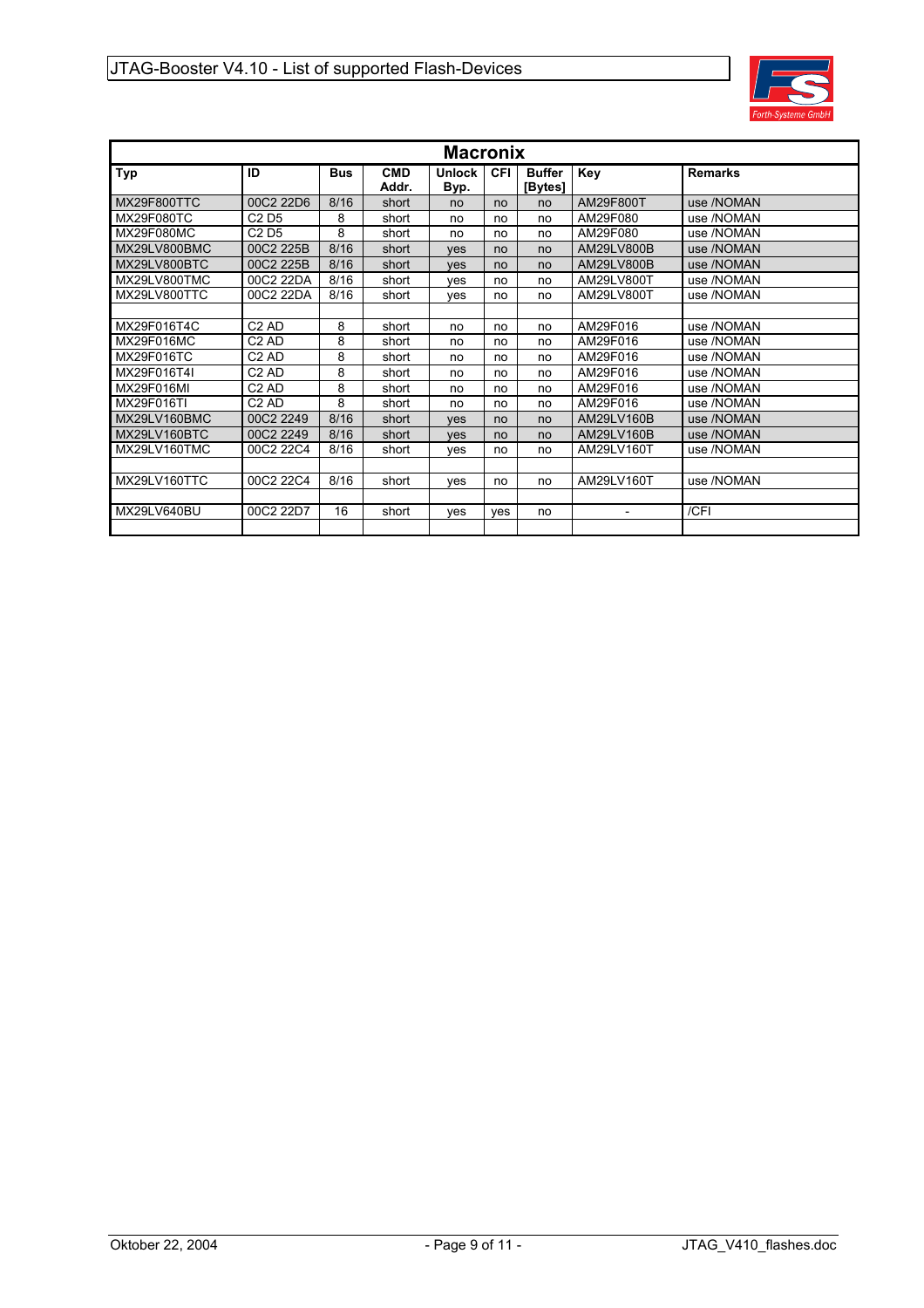

| <b>STMicroelectronics</b> |                        |              |                    |                       |          |                          |                      |                 |  |  |  |  |
|---------------------------|------------------------|--------------|--------------------|-----------------------|----------|--------------------------|----------------------|-----------------|--|--|--|--|
| <b>Typ</b>                | ID                     | <b>Bus</b>   | <b>CMD</b><br>Addr | <b>Unlock</b><br>Byp. | CFI      | <b>Buffer</b><br>[Bytes] | Key                  | Remarks         |  |  |  |  |
| M29F100B                  | 0020 00D1              | 8/16         | long               | no                    | no       | no                       | M29F100B             |                 |  |  |  |  |
| M29F100BB                 | 0020 00D1              | 8/16         | short              | yes                   | no       | no                       | M29F100B             |                 |  |  |  |  |
| M29F100T                  | 0020 00D0              | 8/16         | long               | no                    | no       | no                       | M29F100T             |                 |  |  |  |  |
| M29F100BT                 | 0020 00D0              | 8/16         | short              | yes                   | no       | no                       | M29F100T             |                 |  |  |  |  |
| M29F102BB                 | 0020 0097              | 8/16         | short              | yes                   | no       | no                       | M29F102B             |                 |  |  |  |  |
| M29W102BB                 | 0020 0098              | 8/16         | short              | yes                   | no       | no                       | M29W102B             |                 |  |  |  |  |
| M29W102BT                 | 0020 0099              | 8/16         | short              | yes                   | no       | no                       | M29W102T             |                 |  |  |  |  |
| M29F010B                  | 20 20                  | 8            | short              | yes                   | no       | no                       | M29F010              |                 |  |  |  |  |
| M29W010B                  | 20 23                  | 8            | short              | yes                   | no       | no                       | M29W010              |                 |  |  |  |  |
|                           |                        |              |                    |                       |          |                          |                      |                 |  |  |  |  |
| M29F200B                  | 0020 00D4              | 8/16         | long               | no                    | no       | no                       | M29F200B             |                 |  |  |  |  |
| M29F200BB                 | 0020 00D4              | 8/16         | short              | yes                   | no       | no                       | M29F200B             |                 |  |  |  |  |
| M29F200T                  | 0020 00D3              | 8/16         | long               | no                    | no       | no                       | M29F200T             |                 |  |  |  |  |
| M29F200BT                 | 0020 00D3              | 8/16         | short              | yes                   | no       | no                       | M29F200T             |                 |  |  |  |  |
| M29W200BB<br>M29W200BT    | 0020 0057<br>0020 0051 | 8/16<br>8/16 | short              | yes                   | no       | no                       | M29W200B<br>M29W200T |                 |  |  |  |  |
| M29F002B                  |                        |              | short              | yes                   | no       | no                       | M29F002B             |                 |  |  |  |  |
| M29F002BB                 | 20 34<br>20 34         | 8<br>8       | short<br>short     | no                    | no<br>no | no<br>no                 | M29F002B             |                 |  |  |  |  |
| M29F002T                  | 20 B <sub>0</sub>      | 8            | short              | yes<br>no             | no       | no                       | M29F002T             |                 |  |  |  |  |
| M29F002NT                 | 20 B <sub>0</sub>      | 8            | short              |                       | no       | no                       | M29F002T             |                 |  |  |  |  |
| M29F002BT                 | 20 B <sub>0</sub>      | 8            | short              | no<br>yes             | no       | no                       | M29F002T             |                 |  |  |  |  |
| M29F002BNT                | 20 B <sub>0</sub>      | 8            | short              | yes                   | no       | no                       | M29F002T             |                 |  |  |  |  |
| M29W022BB                 | 20 C3                  | 8            | short              | yes                   | no       | no                       | M29W022B             |                 |  |  |  |  |
| M29W022BT                 | 20 C4                  | 8            | short              | yes                   | no       | no                       | M29W022T             |                 |  |  |  |  |
|                           |                        |              |                    |                       |          |                          |                      |                 |  |  |  |  |
| M29F400B                  | 0020 00D6              | 8/16         | long               | no                    | no       | no                       | M29F400B             |                 |  |  |  |  |
| M29F400BB                 | 0020 00D6              | 8/16         | short              | yes                   | no       | no                       | M29F400B             |                 |  |  |  |  |
| M29F400T                  | 0020 00D5              | 8/16         | long               | no                    | no       | no                       | M29F400T             |                 |  |  |  |  |
| M29F400BT                 | 0020 00D5              | 8/16         | short              | yes                   | no       | no                       | M29F400T             |                 |  |  |  |  |
| M29W400B                  | 0020 00EF              | 8/16         | long               | no                    | no       | no                       | M29W400B             |                 |  |  |  |  |
| M29W400BB                 | 0020 00EF              | 8/16         | short              | yes                   | no       | no                       | M29W400B             |                 |  |  |  |  |
| M29W400T                  | 0020 00EE              | 8/16         | long               | no                    | no       | no                       | M29W400T             |                 |  |  |  |  |
| M29W400BT                 | 0020 00EE              | 8/16         | short              | yes                   | no       | no                       | M29W400T             |                 |  |  |  |  |
| M29F040                   | 20 E2                  | 8            | long               | no                    | no       | no                       | M29F040              |                 |  |  |  |  |
| M29F040B                  | 20 E2                  | 8            | short              | yes                   | no       | no                       | M29F040              |                 |  |  |  |  |
| M29W040                   | 20 E3                  | 8            | long               | no                    | no       | no                       | M29W040              |                 |  |  |  |  |
| M29W040B                  | 20 E3                  | 8            | short              | yes                   | no       | no                       | M29W040              |                 |  |  |  |  |
| M29W004B                  | 20 EB                  | 8            | long               | no                    | no       | no                       | M29W004B             |                 |  |  |  |  |
| M29W004BB                 | 20 EB                  | 8            | short              | yes                   | no       | no                       | M29W004B             |                 |  |  |  |  |
| M29W004T                  | 20 EA                  | 8            | long               | no                    | no       | no                       | M29W004T             |                 |  |  |  |  |
| M29W004BT                 | 20 EA                  | 8            | short              | yes                   | no       | no                       | M29W004T             |                 |  |  |  |  |
|                           |                        |              |                    |                       |          |                          |                      |                 |  |  |  |  |
| M29F800AB                 | 0020 0058              | 8/16         | short              | no                    | no       | no                       | M29F800B             | Support removed |  |  |  |  |
| M29F800AT                 | 0020 00EC              | 8/16         | short              | no                    | no       | no                       | M29F800T             | Support removed |  |  |  |  |
| M29F800DB                 | 0020 2258              | 8/16         | short              | no                    | no       | no                       | M29F800B             |                 |  |  |  |  |
| M29F800DT<br>M29W800B     | 0020 22EC<br>0020 005B | 8/16<br>8/16 | short              | no                    | no       | no                       | M29F800T<br>M29W800B |                 |  |  |  |  |
| M29W800AB                 | 0020 005B              | 8/16         | long<br>short      | no                    | no       | no                       | M29W800B             |                 |  |  |  |  |
| M29W800T                  | 0020 00D7              | 8/16         | long               | no                    | no<br>no | no<br>no                 | M29W800T             |                 |  |  |  |  |
| M29W800AT                 | 0020 00D7              | 8/16         | short              | no<br>no              | no       | no                       | M29W800T             |                 |  |  |  |  |
| M29W800DB                 | 0020 225B              | 8/16         | short              | no                    | no       | no                       | M29W800DB            |                 |  |  |  |  |
| M29W800DT                 | 0020 22D7              | 8/16         | short              | no                    | no       | no                       | M29W800DT            |                 |  |  |  |  |
| M59DR008E                 | 0020 00A2              | 16           | short              | yes                   | yes      | no                       | M59DR008E            |                 |  |  |  |  |
| M59DR008F                 | 0020 00A3              | 16           | short              | <b>ves</b>            | yes      | no                       | M59DR008F            |                 |  |  |  |  |
| M29F080A                  | 20 F1                  | 8            | short              | no                    | no       | no                       | M29F080              |                 |  |  |  |  |
| M29W008B                  | 20 DC                  | 8            | long               | no                    | no       | no                       | M29W008B             |                 |  |  |  |  |
| M29W008AB                 | 20 DC                  | 8            | short              | no                    | no       | no                       | M29W008B             |                 |  |  |  |  |
| M29W008T                  | 20 D <sub>2</sub>      | 8            | long               | no                    | no       | no                       | M29W008T             |                 |  |  |  |  |
| M29W008AT                 | 20 D <sub>2</sub>      | 8            | short              | no                    | no       | no                       | M29W008T             |                 |  |  |  |  |
|                           |                        |              |                    |                       |          |                          |                      |                 |  |  |  |  |
| M29F160BB                 | 0020 224B              | 8/16         | short              | yes                   | no       | no                       | M29F160B             |                 |  |  |  |  |
| M29F160BT                 | 0020 22CC              | 8/16         | short              | yes                   | no       | no                       | M29F160T             |                 |  |  |  |  |
| M29W160BB                 | 0020 2249              | 8/16         | short              | yes                   | no       | no                       | M29W160B             |                 |  |  |  |  |
| M29W160DB                 | 0020 2249              | 8/16         | short              | yes                   | no       | no                       | M29W160B             |                 |  |  |  |  |
| M29W160BT                 | 0020 22C4              | 8/16         | short              | yes                   | no       | no                       | M29W160T             |                 |  |  |  |  |
| M29W160DT                 | 0020 22C4              | 8/16         | short              | yes                   | no       | no                       | M29W160T             |                 |  |  |  |  |